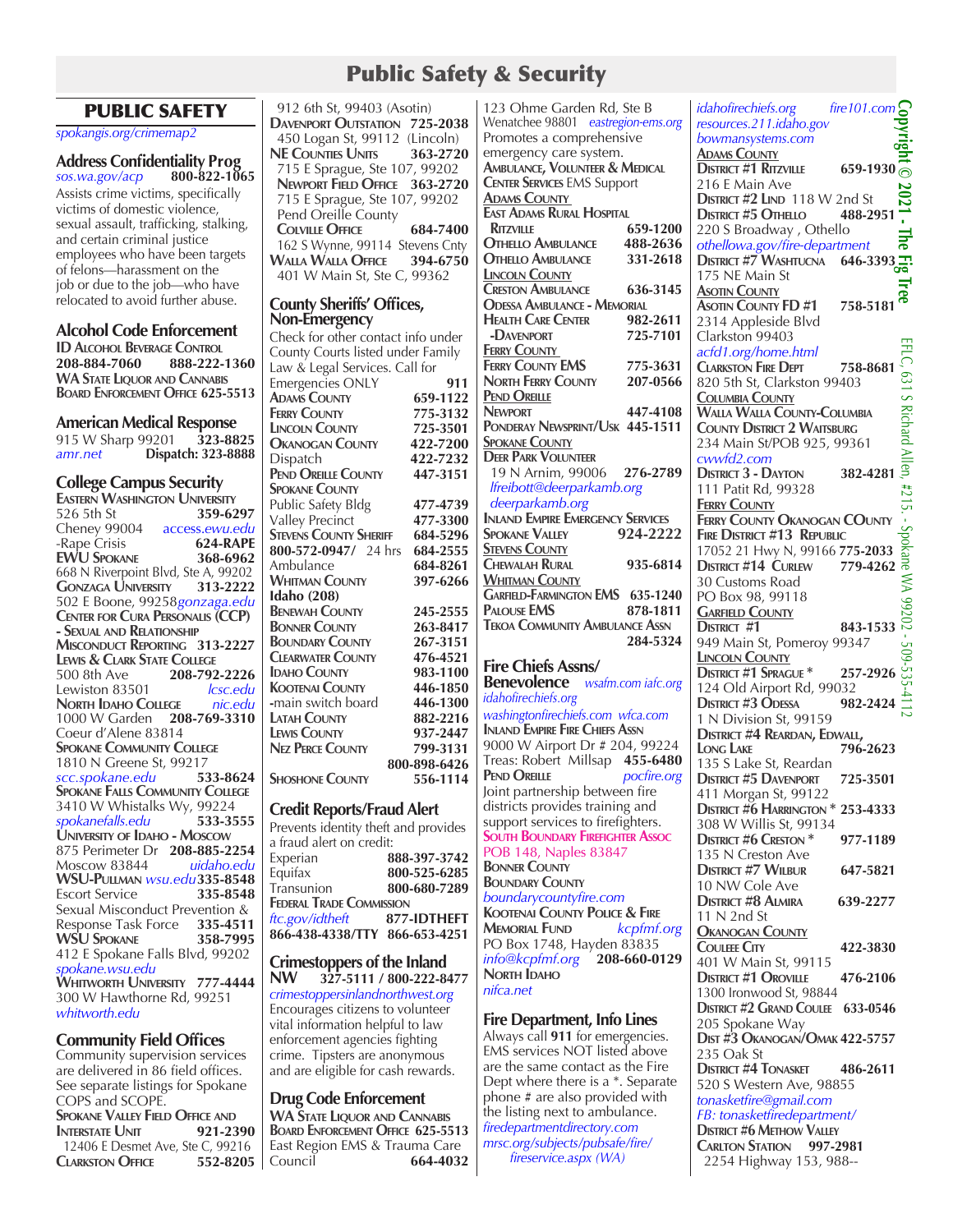**Twisp Station 997-2981** 434 2nd Ave, 98856 **Winthrop Station 996-2227** 223 Englar St, 98862 **Mazama Station 996-2227** 17958 Hwy 20, 98862<br>District #7 Riverside 826-4670 **DISTRICT #7 RIVERSIDE** 101 First St, 98849 **District #8 Timentwa/Lafleur/ Okanogan (West Colville Reservation) 422-2854** 2447 Cameron Lake Rd Okanogan 98840 **Conconully Fire & Rescue429-4153** 220 N Main St, Riverside 98849 **District #11 Molson 485-3533** *okcofpd11@gmail.com okcofpd11.org/* **District #12 N Tonasket 556-2911** 474 Swanson Mill Rd, 98855 **Douglas Okanogan Fire Protection #15 Brewster/Monse/Pateros/ Methow 689-0216** PO Box 490, Brewster 98812 *docfd15.com*  **District #16 Aeneas 486-4800** PO Box 645, Tonasket 98855 *http://aeneasvalleyfire.com* **Nespelem - See Mt Tolman Okanogan 422-5757** 120 3rd Ave N, 98840 *okanogancity.com/fire* **Omak 826-0760** 16 North Ash Street **Pend Oreille County Dist #2 Metaline Falls \* 442-2311** 390442 SR 20, Cusick 99119 PO Box 287, Ione 99139 *https://pocfd2.org* **STATION 20 - MARINE**  109 Grandview Blvd Metaline Falls 99153 **Station 21 - Clark Creek** 13501 Sullivan Lake Rd Metaline Falls 99153 **446-2727 STATION 22 - METALINE FALLS**<br>206 E 3rd Ave **446-3434** 206 **E** 3rd Ave Metaline Falls 99153 **Station 23 - Cusick 442-2311** 390442 SR 20, Cusick 99119 **Station 24 - Rivers Edge 442-2406** 21291 N LeClerc, Cusick 99119 STATION 25 302 Central Ave, Ione 99139<br>DIST #4 NEWPORT \* 447-2476 **DIST #4 NEWPORT \*** 11 Dalkena St, Newport 99156 *pofd4.org* **Newport Fire Department** 301 2nd St **South Pend Oreille Fire and Rescue\*** 325272 US Hwy 2 **447-5305** Newport 99156 **BATTALION 3 Station 31 - Diamond Lake** 325272 Hwy 2, Newport 99156 **Station 32 - Sacheen Lake** 6131 Hwy 211, Newport 99156 **Station 34 - Fertile Valley** Fertile Valley and Jermain Roads Newport, WA 99156 **Station 35 - Camden** 4193 Allen Rd **BATTALION 6** STATION 33

8165 Deer Valley Road Newport 99156 STATION **61 - FURPORT** 7572 LeClerc Rd, Newport **Station 62 - Skookum** 11 Lancelot Lane, Usk **SPOKANE COUNTY, COMMUNITIES**<br>AIRWAY HEIGHTS \* 244-3322 **Airway Heights \* 244-3322** ambulance **242-7000 Cheney \* 498-9291** 611 4th Street, 99004 *cityofcheney.org/159/Fire-Department* **Fairchild AFB \* Station 1247-5215** 1001 W Boston Ave, 99011<br>Spokane Int'l Airport 455-6485 **SPOKANE INT'L AIRPORT** International Airport, 99224 **Spokane Valley Fire Dept 928-1700** 2120 N Wilbur Rd Spokane Valley 99206 *spokanevalleyfire.com* **Station 1 - University** 10319 E Sprague Ave, 99206 **Station 2 - Millwood** 9111 E Frederick Ave **Spokane, WA 99206 Station 3 - Liberty Lake** 21300 E Country Vista Dr Liberty Lake 99019 **Station 4 - Otis Orchards** 22406 . Wellesley Ave Otis Orchards 99027 **Station 5 - Sullivan** 15510 E Marietta Ave Spokane Valley 99216 **STATION 6 - EDGECLIFF** 6306 E Sprague Ave Spokane Valley 99212 **Station 7 - Evergreen** 1121 S Evergreen Rd Spokane Valley 99037 **STATION 8 - PINECROFT** 2110 N Wilbur Rd Spokane Valley 99206 **Station 9 - South Valley** 12121 E 32nd Ave Spokane Valley 99206 **Station 10 - Greenacres** 17217 E Sprague Ave Spokane Valley 99016 **SPOKANE COUNTY FDs SCFD 2 Fairfield \* 283-4271** POB 193, Fairfield 99012 *scfd2.org* **STATION 21**  17815 E Truax Rd, Fairfield **STATION 22:**  202 N Railroad Ave, Fairfield **STATION 23:** Arnold Rd & Valley Chapel Rd, Mt. Hope **SCFD 3 Spangle/Cheney \* 235-6645** 10 S. Presley Dr Cheney 99004 *scfd3.org* **Station 31 - Cheney** 10 S Presley Dr, 99004 **Station 32 - Medical Lake / Tyler** 13906 S Medical Lake Tyler Rd Cheney 99004 **Station 33 - Four Lakes** 12611 W Melville R Cheney 99004 **Station 34- Marshall** 7616 S Grove Rd, Spokane 99224

**Station 35 - Paradise** 1801 W Gibbs Rd, Spokane 99224 **STATION 36 - SPANGLE**  235 W Second St, Spangle 99031 **Station 37 - Aspen Meadows** 19012 S Short Rd, Spangle 99031 **Station 39 - Chapman Lake** 8811 W Cheney Plaza Rd Cheney 99004 **Station 310 - Amber / Williams Lake** 20606 S Williams Lake Rd Cheney 99004 **Station 311 - City of Medical Lake** 124 S Lefevre, 99022 **565-5000 Station 312 - Tyler** 26801 W SR 904, Cheney 99004 **SCFD 4 Deer Park/Chattaroy/ North Spokane County \* 467-4500** 315 E Crawford St *scfd4.org* PO Box 1549 Deer Park 99006 **STATION 40 - CHATTAROY**  27515 N Elk-Chattaroy Rd, 99003 **Station 41 - Deer Park** 315 E Crawford St, 99006 **STATION 42 - CHATTAROY**  3219 E Chattaroy Rd, 99003 **Station 43 - Elk** 40116 N Elk Camden Rd, 99009 **Station 44 - Mead** 17207 N Newport Hwy, 99021 **Station 45 - Deer Park** 3929 W Wild Rose Rd, 99006 **STATION 46 - CHATTAROY**  3818 E Deer Park Milan, 99003 **Station 47 - Colbert** 9815 E Greenbluff Rd, 99005 **Station 48 - Mead** 17711 N Mt. Spokane Park Dr, 99021 **Station 49 - Colbert** 302 W. Monroe Rd, 99005 **SCFD 8 South Spokane/Valleyford \*** 12100 E Palouse Hwy **926-6699** PO Box 345, Valleyford 99036 *scfd8.org* **SCFD 9 North Spokane/Mead \*** 3801 E Farwell Rd **466-4602** *http://scfd9.org* **Station 91** 616 W Hastings Rd **STATION 92 3801 E Farwell Rd Station 93** 9915 W Charles Rd **Station 94** 7017 N Jensen Rd **Station 95** 3028 W Strong Rd **Station 96** 11019 N Forker Rd **Station 97** 15222 N Charles Rd **SCFD 10 West Plains \* 244-2425 https://www.scfd10.org Station 1** 929 S Garfield Rd **Station 2** 5408 W Lawton Rd **Station 3** 6316 N. Dover Rd **Station 4** 1411 S. Brooks Rd **STATION 5 9921 W. Trails Rd<br><b>SCFD 11 ROCKFORD** \* 291-6666 **SCFD 11 ROCKFORD \*** 116 W Emma St, 99030 **SCFD 12 WAVERLY/LATAH**<br>VOLUNTEER<sup>\*</sup> 283-4 **Volunteer\* 283-4372/2313** 255 N. Commercial Street PO Box 4, Waverly 99039 **Newman Lake Fire & Rescue** 9324 N Starr Rd **226-1482** POB 70, Newman Lake 99025 *newmanlakefire.net* **Stevens County**

**DISTRICT #1 SPRINGDALE/CLAYTON \***<br>3962 HWV 292 **262-9660** 3962 Hwy 292 PO Box 302, Loon Lake 99148 *scfpd1.com* **Station 1 – Clayton** 4532 Railroad, Clayton 99110 **Station 2 – Loon Lake** 3962 Hwy 292, 99148 **Station 3 – Twin Mtn.** 5128 Swenson Rd Deer Park 99006 **Station 4 – Stone Lodge** 6444 Hwy 291 Nine Mile Falls 99026 **Station 5 – Deer Lake** 4222 Southwood Shores Rd Loon Lake 99148 Station **6 – Ford**  5227 Main Street, Ford 99013 **Station 7 – Springdale** 52 Aspen, Springdale 99173 **Station 8 – Suncrest** 5972 Hwy 291 **466-4344** Nine Mile Falls 99026 **District #2 Hunters 722-3100 STATION 210 5020B Lemon Ave, 99137<br>DISTRICT #3 COLVILLE 684-5928 DISTRICT #3 COLVILLE** 293 E. First, Colville 99114<br>238-4591 ambulance ambulance **738-4591** *https://www.colville.wa.us/* **Dist #4 Valley/Chewelah \* 937-2246** 3060 3rd Ave PO Box 190 , Valley 99181 *stevenscountyfiredistrict4.org*  **Station 41** *3282 Bulldog Creek*  Rd, Valley 99181 **STATION 42**  3351 Thompson Rd, Waitts Lake **STATION 43**  409 E Clay, Chewelah 99109 STATION 44 2720 Moser Rd, Chewelah 99109 **District #5 Addy \* 684-5094** 1386 Hall ST PO Box 180, Addy 99101 ambulance **935-8738 District #6 Kettle Falls 738-4988** 415 Larch ST Kettle Falls, WA 99141 ambulance **935-8738 DISTRICT #7 ARDEN** 619 Hiwy 395 S, Colville 99114 Ambulance **685-9415** *FB: ArdenVolunteerFireFighter-Station* **Distirct 8 - Kelly Hill - Joint Fire** PROTECTION DISTRICT 3 AND 8 -**Barney's Junction Station** 34199 Hwy 20 E Kettle Falls, WA 99141 **District 9 ( (Little Pend Oreille)** *FB: Stevens-County-* **680-2297** *Fire-Dist-9-110890416915464* **Fire District 10 (Aladdin / Deep Lake Area) District #11 Nothport 732-0262** 2555 Onion Creek RD Colville 99114 PO Box 662, Northport 99157 **District #12 Rice, Daisy, Gifford) \*** 2914 Hwy 25 S, 99167 **738-2960 Chewelah Volunteer 935-8311**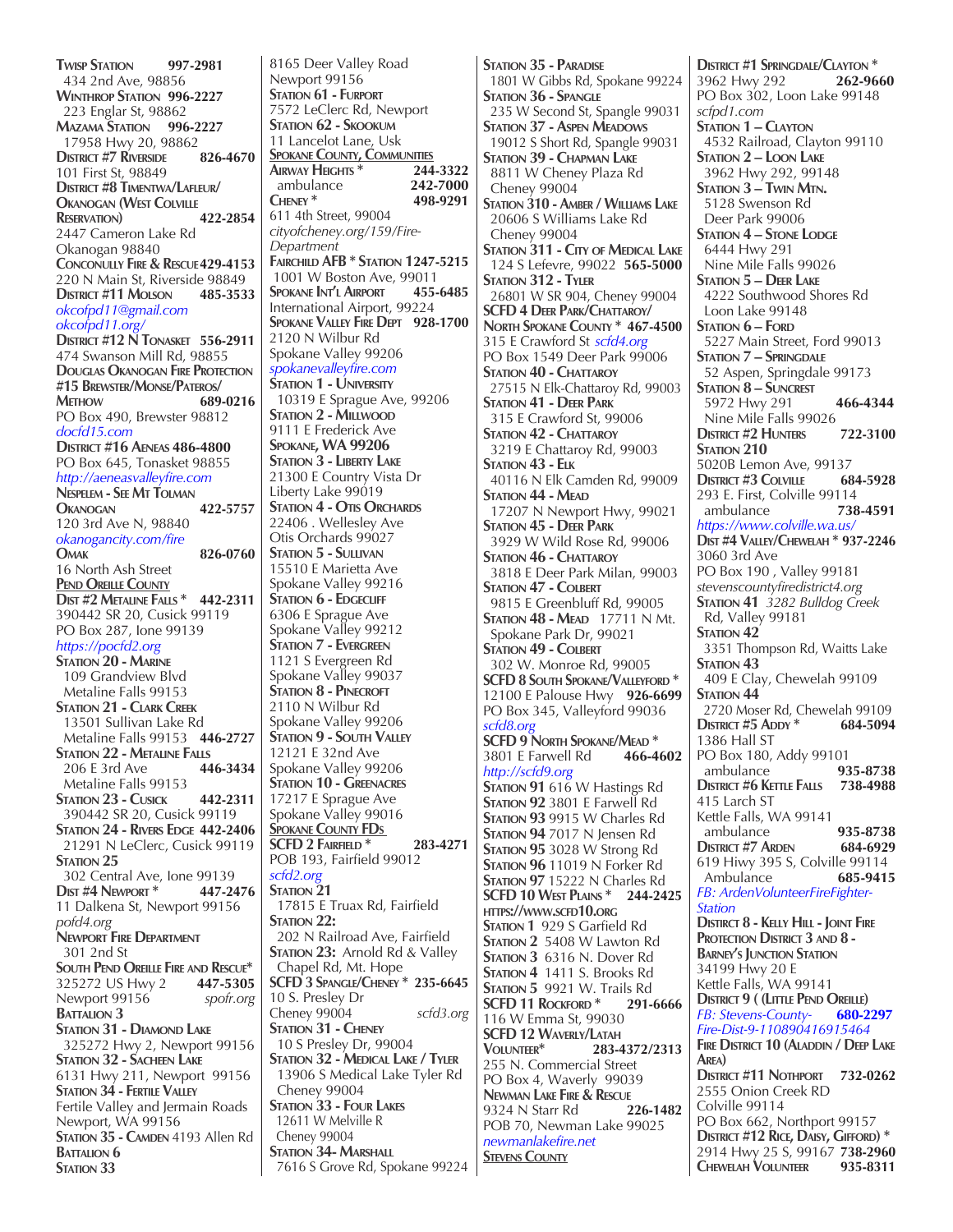301 E. Clay Avenue PO Box 258, Chewelah99109 *cityofchewelah.org/fire* **Colville** *FB: Colville-Firefighters-Association-731684273630293* **Northport 684-3771 Walla Walla County, Communities College Place FD 529-6506** 625 S College Ave **Walla Walla FD 527-1960** *wallawallawa.gov/government/ fire-ambulance*  **Station # 1 527-4429** 200 SW 12th Ave Walla Walla 99362 **Station # 2 529-4083** 170 North Wilbur Ave Walla Walla 99362 **WWFD # 1 (Clyde) 749-2319** 32 Clyde Elevator Rd PO Box 9, Prescott 99348<br> **WWFD #3 (EUREKA) 849-2667 WWFD #3 (EUREKA)** 381 Blanchard Rd/197 Cowell Dr PO Box 8, Prescott 99348<br>Business: 62 **Business: 629-2353 WALLA WALLA FD #4** 2251 S Howard St Walla Walla 99362 *wwfire4.com* **Airport Station** 199 Douglas **Station 41** 2251 S Howard St **Station 42** 675 Wallula **Station 43** 1945 E Alder **Station 44** 2327 Old Milton Hwy **Station 45** 6549 Mill Creek Rd **Walla Walla FD #5 (Burbank)** 460 W Humorist Rd, Burbank 99323 *https://sites.google.com/wwcfd5. org/public/home* **547-8341 Station 51 - Burbank** 460 W. Humorist Rd **Station 52 - Wallula** 2nd Street **Station 53 - Charbonneau Station 54 - Burbank Heights Walla Walla FD #6 (Touchet)** 795 McKay Rd/ 656 4th S Touchet 99362 **520-2429 WALLA WALLA FD #7 (PRESCOTT)**<br>105 W. Third **849-2716** 105 W. Third 108 S D Street **849-2835** PO Box 66, Prescott 99348 **Walla Walla FD #8 (Dixie) US Hwy 12** PO Box 112, Dixie 99329 *FB: district8volunteerfirefighters* **Whitman County WHITMAN VOLUNTEER FIRE DIST #14**<br>101 Montgomery St \*597-7698 101 Montgomery St **\*597-7698** Uniontown 99179 *FB: Whitman-County-Fire-District-14-105523951800088*  **Colfax Fire Dept 397-3416** 400 N. Mill Street **Non-emergency 397-4616 Endicott Fire Dept 657-3630/3720** 326 E St, Endicott 99125 ambulance **657-3359 Whitman Co FPD #10 /**  108 1st St **\*285-6781** Oakesdale 99158 **285-4020 Palouse 878-1240**

335 W Echanove Ave, 99161 **Pullman 338-3270** *pullman-wa.gov/government/ departments/fire\_department/* **Station 1 - Admin Office** 620 S Grand Ave, 99163 **STATION 2**  55 NW Terre View Dr, 99163 **Pullman-Moscow Regional Airport Fire Dept) 338-3326 Whitman Co FPD #5 - Lamont** 823 Main, Lamont 99017**\*257-2206 WHITMAN** CO<sub>FPD</sub> 7 607 S Whitman St PO Box 291, Rosalia 99170 *rosaliafire.org*  **Station 71 - Rosalia** 607 S Whitman St **Station 72 - Thornton** 4706 Old Thornton Hwy<br>WHITMAN Co FPD 8 549-3700 **WHITMAN** CO<sub>FPD</sub> 8 Main Ave, LaCrosse 99143 **Whitman Co FPD 10 - Farmington** 102 Washington St **287-2551 Whitman Co FPD 11 - Steptoe Vol** 21 Washington 23 **397-4341** Colfax 99111 **397-9146 Whitman Dist #12 (Pullman)**<br>912 W Main, 99163 **334-1715** 912 W Main, 99163 *wcfd12.com*  **WHITMAN DIST #2 ST JOHN**<br>Front St Front St **\* 648-3950 Idaho (208)**  Some ambulance/EMS are listed both after and under a listing entitled ID EMS. Listings key: FD - Fire District FPD - Fire Protection District RFD - Rural Fire Department VFD - Volunteer Fire Dept **Benewah County Emida VFD 245-1900** 45 S Emida, St Maries 83861 *FB: Emida-Fire-Protection-District-565451863906730/* **FERNWOOD RFD** PO Box 39, Fernwood 83830 **Gateway FPD Plummer \* 686-1313** 910 C St / Box 328 Plummer 83851 **Potlatch Corp Smc 245-7559** 2200 Railroad, St Maries 83861 **St. JOE SUPERVISORY AREA - IDL**<br>1806 Main Ave **245-4551** 1806 Main Ave **245-4551** St. Maries 83861 **St Maries FPD \* 245-5253** 308 West Jefferson Ave St Maries 83861 *stmariesfire.com* **Tensed FPD 771-1007** PO Box 98, Tensed 83870 **Bonner County Clark Fork Valley Fire & Rescue** 602 N Main *FB: ClarkForkFireRescue/*  PO B10, Clark Fork 83811 **266-1337 Coolin-Cavanaugh Bay FPD** 171 Cavanaugh Bay Rd POB 6, Coolin 83821 **443-3118** *coolinfire.org* **Hope-East Hope Fire District** 110 School Rd, Hope 83836 **North of the Narrows FD** 14374 E Shore Rd, Coolin 83821

**Oldtown-Newport 509-447-5611 Northside Dist - Kootenai/Ponderay** Box 181, Ponderay 83852<br>
northsidefire.org 265-4114  $nothsiderire.org$ **STATION 1 - PONDERAY** 437 Cedar Ave, 83852 **Station 2** 479653 Hwy 95, 83864 STATION 3 1572 Rapid Lightning, 83864 **Station 4** 64 Samuels Rd, 83864 **Pend Oreille IDL FPD 263-5104** 2550 Hwy 2 West Sandpoint 83864 **Priest Lake IDL FPD 443-2516** 4053 Cavanaugh Bay Rd Coolin, ID 83821 **Priest River VFD 448-2035** PO Box 415, Priest River 83856<br>SAM OWEN FD HOPE \* 264-5745 SAM OWEN **FD** HOPE \* PO Box 344, Hope 83836 *samowenfire.org* **Schweitzer FPD Sandpoint \*** 7094 Schweitzer Mtn Rd<br>Sandpoint 83864 **265-4741** Sandpoint 83864 *FB: Schweitzer-Fire-Rescue-District-147430795286719* **Selkirk Fire & Rescue/EMS** 1123 Lake St, Sandpoint 83864<br>selkirkfire.com 263-3502 *selkirkfire.com* **263-3502 BOTTLE BAY FIRE STATION**  8644 Bottle Bay Rd, Sagle 83860 **Cocolalla Fire Station** 4278 Cocolalla Loop Rd **Laclede Fire Station** 64 Moore Loop Rd, 83841 **Seneacquoteen Fire Station** 25 West Seneacquoteen Rd **STATION 1 - SANDPOINT CITY HALL**  1123 Lake Street, Sandpoint, ID **Station 2 - Dover (westside)** 825 Railroad Ave, Dover 83525 **STATION 3 - SAGLE**  2689 Gun Club Road, Sagle **Station 4 - Cocolalla** 456055 Hwy 95, Cocolalla, ID **Station 5 - Wrenco** Wrenco Lp, Westside **South Boundary FPD (Naples)**<br> **PO Box 148 267-8052 PO Box 148** Naples 83847 *FB: SBFPDNaples* **West Pend Oreille Fire Dist** 61 Airfield Way **448-2035** Box 635, Priest River 83856 *priestriver-id.gov/departments/fire* **Boundary County** *boundarycountyfire.com*  **BONNERS FERRY** POB 149, Bonners Ferry 83805 **Curley Creek/Moyie Springs VFD** 189 Silver Springs Rd **267-1025** PO Box 36**,** Moyie Springs 83845 **Hall Mountain VF Assn - Eastport<br>PO Box 159 267-7375 PO Box 159** Eastport 83826 **Moyie Springs FD 267-2836** 156 Canyon View Rd Box 769, Moyie Springs 83845 **North Bench FD (Bonners Ferry)** 3 Mi Junction Hwy 2 **267-8674** POB 1234, Bonners Ferry 83805 *northbenchfire.com* **Kootenai Valley Forest PD - Pend Oreille Supervisory Area**

6327 Main St **267-5577** Rt 4 Box 4810, Bonners Ferry 83805 **Paradise Valley FD 267-7909** PO Box 3213, Bonners Ferry 83805 **West Priest Lake FD 443-2551** 4777 W Lakeshore Rd Priest Lake ID 83856 *FB: WPLFD* **Clearwater County** *clearwatercounty.org/residents/ emgergency\_information/fire\_ departments/index.php*  **CLEARWATER SUPERVISORY AREA - IDL**<br>10230 Hwv 12 **476-4587** 10230 Hwy 12 **476-4587** Orofino 83544 **Clearwater Potlatch Timber Assoc.** 10250 Hwy 12 **476-5612/799-1450** Orofino 83544 *cptpa.com/* **Elk River Fire Dept 826-3300** Box G, Elk River, ID 83827 **Evergreen RFD 476-5362** 4316 Middle Rd, Lenore 83541 **GRANGEMONT FIRE DISTRICT** 467 Band Mill Loop Rd Orofino 83544 **476-4476 Orofino VFD 476-9335** 217 First St / PO Box 1028 Orofino 83544 *FB: OrofinoFire* **Pierce Fire Dept 874-5504/464-2222** 404 S Main St, Pierce 83546 *FB: PFDCHIEF/* **Potlatch FPD (Orofino) 476-5612** Box 63, Potlatch, ID 83855 **Sunnyside VFD 827-0127** 7028 Cavendish Hwy, Lenore 83541 PO Box 2501, Orofino 83544 *FB: sunnysidefire* **Twin Ridge FD (Orofino) 476-3353** 546 Twin Ridge Rd PO Box 2543, Orofino83544 **Upper Fords Creek RFD (Orofino)** 8272 Upper Fords Creek Rd Orofino 83544**476-7740/476-4177** *FB: UpperFordsCreekFire/*  **Weippe Fire Dept 435-9015** 114 Pine St/POB 377, 83553 **Idaho County BPC Vol RFD - Kooskia 926-7872** 174 Clearwater Main St. Clearwater 83552 HC66 Box 270A Kooksia 83539 **Cottonwood City/RFD 962-3171** 501 Main/Box 441 Cottonwood 83522 *FB: Cottonwood-Volunteer-Rural-Fire-Department-491796537592996* **Elk City VFD 842-2449** 114 S Front St / P O Box 311 Elk City, ID 83525 **Ferdinand FD 962-5640** 407 Main St PO Box 115, Ferdinand 83526 **Fernwood RFD 245-1901**  64360 St Hwy 3 PO Box 39, Fernwood 83830 **Grangeville FD 983-3414** 225 West North St Grangeville 83530 **Kooskia VFD 926-4684** 401 Front St PO Box 126, Kooskia 83539 **Ridge Runner FD 874-5499**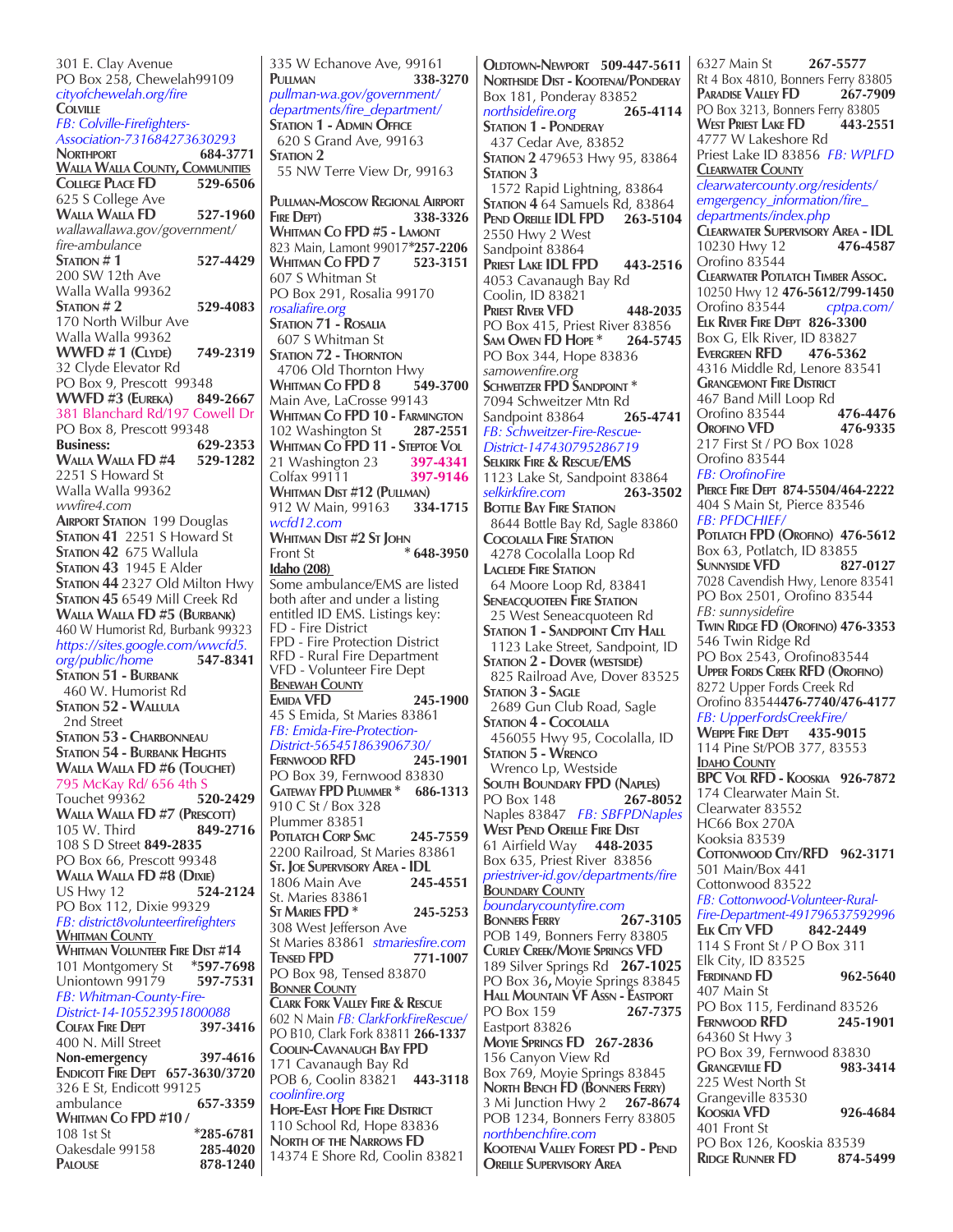136 Red Fir Rd PO Box 262/652, Kooskia 83539 **RIGGINS CITY/RURAL FIRE DEPT**<br>114 N Main St 628-3572 114 N Main St Box 249 **628-3394** Riggins 83549 **Salmon River Rural FD 628-3593** PO Box 444, Riggins 83549<br>STITES FIDE DEDT 926-0141 **STITES** FIRE DEPT Box 300, Stites 83552 *FB: stitesfd* **WHITE BIRD FIRE DEPT** 212 River St / PO Box 74 Whitebird 83554 **Kootenai County Timberlake FPD - Athol 683-3333** 5985 ID-54 / PO Box 810 Athol 83801 *timberlakefire.com* **Coeur d'Alene 769-2340** 300 Foster, Coeur d'Alene 83814<br>cdaid.org/fire FB: CDAFIRE  $cdaid.org/fire$ STATION<sub>1</sub> 320 E Foster Ave, 83814 **Station 2**  3850 N Ramsey, 83815 STATION 3 1500 N 15th St, 83814 STATION 4 6564 N Atlas Rd, 83815 **East Side FPD 769-4269** 20338 S Hwy 97 Harrison 83833 *eastsidefire.com* **Station #1 - Morgan Station** 1891 E Elk Rd, Harrison 83833 **Station #2 - Arrow Point Station** 20338 S Hwy 97, Harrison 83833 **Station #3 - East Point Station** 45407 S Hwy 97, Harrison 83833 **Station #4 - Boathouse Station** 36395 S Hwy 97, Harrison 83833 **Hauser Lake FPD Hauser 733-1174** 10728N Hauser Lake Rd<br>Hauser 83854 – haus Hauser 83854 *hauserfire.org* **Kootenai County Fire & Rescue** 1590 E. Seltice Way **777-8500** Post Falls 83854 *kootenaifire.com* **FIRE STATION 1**  404 N Idaho, Post Falls 83854 **FIRE STATION 2**  4320 W Seltice Wy Post Falls 83854 **FIRE STATION 3** 3850 E 16th, Post Falls 83854 **Fire Station 4 Dalton Gardens/ Fernan Lake** 1712 W Golf Course Rd Coeur d'Alene 83815 **Fire Station 8** 20338 ID-97, Harrison 83833 **Mica Supervisory Area -IDL** 3258 W. Industrial Lp Coeur d'Alene83815 **769-1577 Mica-Kidd Island FPD 769-7946** 6891 W Kidd Island Rd Coeur d'Alene 83814 *mkifire.com* **Northern Lakes FPD 772-5711** 125 W Hayden, Hayden 83835 *northernlakesfire.com* **FIRE STATION 1**<br>125 W Hayden Ave, Hayden **FIRE STATION 2** 13876 W Hwy 53, Rathdrum<br>PIRIT LAKE FPD 623-5800 **SPIRIT** LAKE **FPD** 

32182 N 6th Ave PO Box 116, Spirit Lake 83869 *spiritlakefire.com* **Worley FPD 686-1718** 31541 S Hwy 95, 83876 *worleyfire.com* **Latah County Boville FD 826-3220** 205 3rd Ave PO Box 209, Bovill 83806 **Deary VFD 877-1515** 301 2nd Ave PO Box 222, Deary 83823 *FB: Deary-Volunteer-Fire-Department-136904486330335* **Genesee Fire Dept 285-1762** Genesee City Hall, 235 W Chestnut St, Genesee 83832 *FB: GeneseeFireDepartment* **Julliaetta VFD 276-3700** 1626 Hwy 3 PO Box 453, Juliaetta 83535 *FB: Juliaetta-Volunteer-Fire-Department-671884216246841* **Kendrick Vol Fire Dept** PO Box 306 **289-5157 Kendrick 83537** *FB: Kendrick-Volunteer-Fire-Department-113905237004518* **Moscow VFD & EMS 882-2831** 229 Pintail Ln, Moscow 83843 *ci.moscow.id.us/184/Moscow-Volunteer-Fire-EMS* **PONDEROSA SUPERVISORY AREA - IDL**<br>3130 Hwv 3 **877-1121** 3130 Hwy 3 **877-1121** Deary 83823 **Potlatch RFD \* 875-0139** 515 Pine St Box 63, Potlatch 83855<br>Troy VFR **Troy VFR 835-2601** Box 567, Troy ID 83871 *FB: TROY-VOLUNTEER-FIRE-RESCUE-117679624921168* **Lewis County Craig Mountain IDL - Maggie Creek & Clearwater Supervisory Areas FOREST PROTECTIVE DISTRICT** PO Box 68 **924-5571** 014 E Lorahama, Craigmont 83523 **Craigmont Fire Dept 924-5252** 109 3rd Ave/ PO Box 250 Craigmont, ID 83523 **GLENWOOD/CARIBEL VFD**<br>402 Caribel Rd 935-0334 402 Caribel Rd PO Box 333, Kamiah 83536 **Kamiah Fire Prot. Dist. 935-5231** PO Box 712, Kamiah 83536 **MAGGIE CREEK SUPERVISORY AREA - IDL**<br>913 Third St **935-2141** 913 Third St Kamiah 83536 **Nez Perce Fire Dept 937-2447** 402 Oak St / PO Box 367 Nez Perce 83543 **Reubens Fire Dept 924-5233** Rt 2 Box 1G, Reubens, ID 83548 **Winchester Volunteer Fire Dept** 623 Lawyer's St/501 Nezperce Ave PO Box 292 or 200 Winchester 83555 **924-5358 Nez Perce County Big Canyon FD (Peck) 486-6640** 313 N Main St, Peck, ID 83545 **Culdesac Fire Dept 799-1450**

100 Sixth St, Culdesac 83524<br>Lapwal Fire Dept 553-0938 **LAPWAI FIRE** DEPT 315 S Main St PO Box 336, Lapwai 83540<br>I EWISTON FIRE DEPT \* 743-3554 **Lewiston Fire Dept \* 743-3554** 1245 Idaho St, Lewiston 83501 STATION 2 1533 Grelle Ave **Nez Perce Co Fire Dept. PO Box 896** Lewiston83501 **800-720-4134** *co.nezperce.id.us/Departments/ Rural-Fire* **Wheatland VFD 798-0101** 1065 Harvest Moon Ln Lewiston 83501 **Shoshone County Cataldo Forest PD IDL- Mica Supervisory Area 682-4611** 80 Hilltop Overpass Rd. Kingston 83839 **Prichard/Murray VFD\* 682-3952** 21109 Coeur D'alene River Rd Murray, 83874 **Shoshone County Fire District #1**  58738 Silver Valley Rd PO Box 723, Osburn 83849 *districtonefire.com* **752-1101 Shoshone County Fire District #2**  911 Bunker Ave Kellogg 83837 *shoshonefd2.com* **784-1188 Station 1 - Kellogg** 911 Bunker Ave, Kellogg 83837<br> **STATION 2 - PINEHURST 682-2625 STATION 2 - PINEHURST** 702 N Division, Pinehurst 83850<br> **STATION 4 - ROSE LAKE** 682-2625 **STATION 4 - ROSE LAKE**  26502 E Doyle Rd Cataldo 83810 **Station 5 - Medimont 784-1188** 24329 Whalen Rd Medimont 83842 **SHOSHONE COUNTY FIRE DISTRICT #3**<br>495 Friday Ave **744-1194** 495 Friday Ave PO Box 83, Mullan 83846 **St. JOE VALLEY FIRE DIST #4**<br>59 1st Street **245-5059** 59 1st Street **245-5059**  Box 533, Calder 83808 **ID Dept of Fish & Game 208-334-3736** *greg.wooten@idfg.idaho.gov* Enforcement Chief: Greg Wooten Oversees boating regulations, water resources and state lands statutes and livestock rustling laws. Citizens against poaching  **800-632-5999 Idaho EMS (208) 877-554-3367 ID Dept of Health & Welfare 208-334-4000** *healthandwelfare.idaho.gov/ MedicalEmergencyMedicalServices/ tabid/117/Default.aspx* QR/QRU--Quick Response (Unit) **BENEWAH COUNTY**<br>**ST. MARIES St. Maries 245-5304 Bonner County Bonner County EMS 255-2194 Clark Fork Valley Ambulance Service Inc 266-1161**

**PRIEST LAKE EMERGENCY MEDICAL<br>TECHNICIANS INC 443-2000 Technicians Inc 443-2000 Boundary County BOUNDARY COUNTY VOLUNTEER**<br>6447 Railroad St **267-2604** 6447 Railroad St POB 441, Bonners Ferry 83805  *boundaryambulance.org* **Clearwater County Back Country Medics 476-4521 Clearwater County 476-3771 IDAHO COUNTY Clearwater QRU 816-2165 Kooskia Ambulance 926-4858 LOWELL QRU** 926-4548<br> **ST MARY'S HOSPITAL** 962-3251 **St Mary's Hospital 962-3251 TAHOE** ORU **Kootenai County Harrison Community 689-9103 Kootenai County Emergency Medical Services 930-4224 Northern ID Nat'l Forests 935-4239 Wolf EMS & Rescue 721-7036 Latah County Deary Ambulance 877-1054 J-K Ambulance 289-3381 Moscow Fireline Medics LLC 596-7856 PACT EMS 855-722-8367 Troy Volunteer 509-336-3343 Lewis County Craigmont QR & Extrication 791-8872 KAMIAH AMBULANCE** 935-2672<br> **NEZPERCE AMBULANCE** 791-7675 **Nezperce Ambulance 791-7675 Winchester QRU 924-5358 Nez Perce County Culdesac QRU 843-2417 Shoshone County EMS 446-4822 Idaho State Police** *isp.idaho.gov* **REGION 1 & 2 PATROL**<br>615 W Wilbur 615 W Wilbur **208-209-8620** Coeur d'Alene 83815 Dispatch **209-8670 Law Enforcement** Call for all emergencies **911**  or contact the county sheriff if community is not listed below.<br>**AIRWAY HEIGHTS** 244-3322 **AIRWAY HEIGHTS**<br>**CHENEY Cheney 498-9235 Chewelah 735-6555 Colfax 397-4616 Colton 229-3874**<br> **Colville 684-2525 Colville 684-2525 EWU Cheney 359-4021 FARICHILD AFB**<br>**GARFIELD Garfield 635-1133 Kettle Falls 738-6700 LIBERTY LAKE Medical Lake 342-1735 Newport 447-3151 Oakesdale 285-5333 O**DESSA 982-0141<br> **OTHELLO** 488-3314 **OTHELLO 488-3314**<br>**PALOUSE 878-1611 Palouse 878-1611 Pullman 334-0802 Reardan 796-2626 Ritzville 659-1313 Rosalia 523-3541 WILBUR** 647-5300<br> **SPOKANE** 477-5980 **Spokane 477-5980 SPOKANE AIRPORT Idaho (208) Bonners Ferry 267-3105**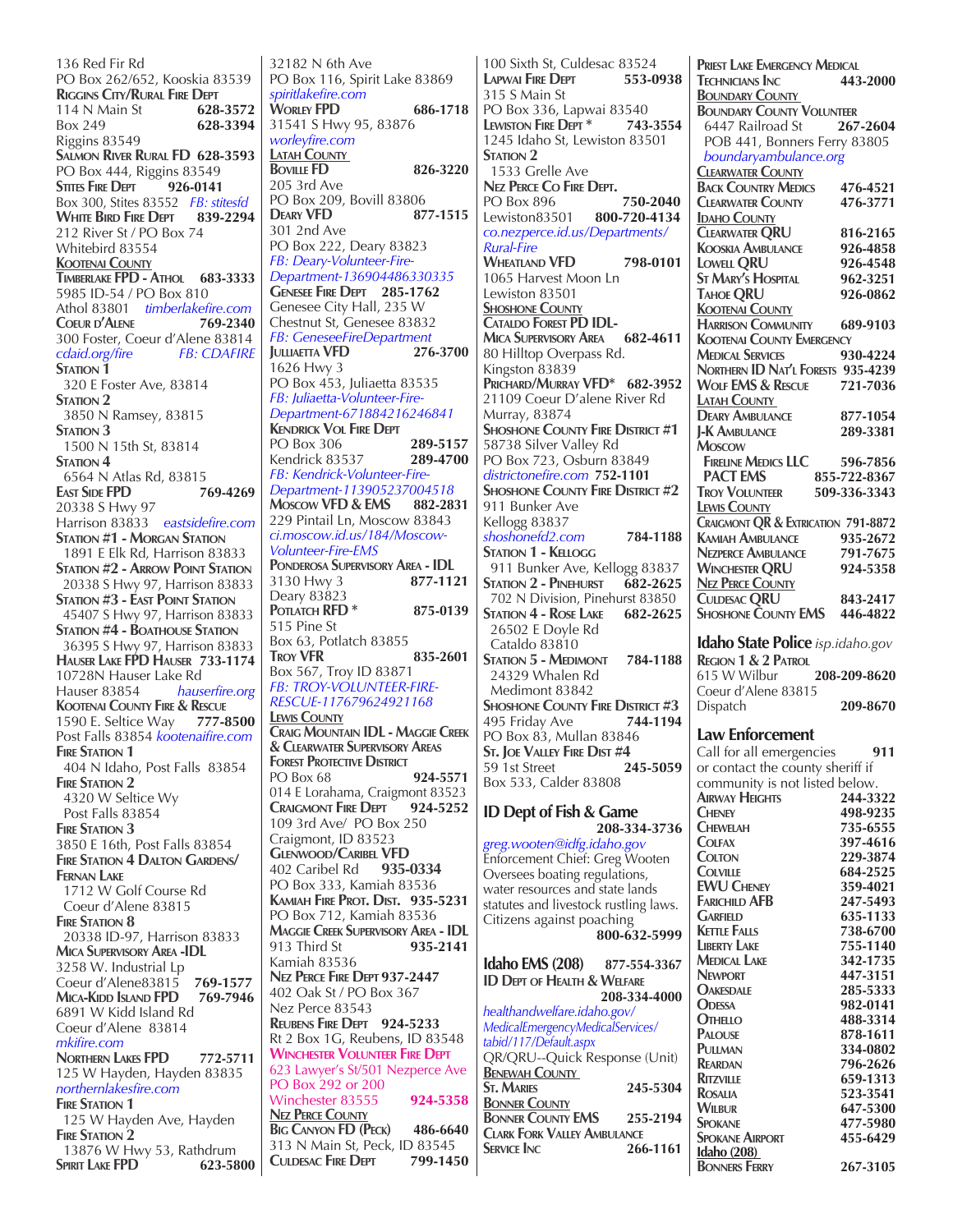| COEUR D'ALENE 769-2320/Tips<br><b>GRANGEVILLE</b> | 769-2296<br>983-1351 |
|---------------------------------------------------|----------------------|
| Kamiah                                            | 935-0467             |
| KELLOGG                                           | 786-9131             |
| 746-0171/Tips748-2746<br>LEWISTON                 |                      |
| <b>MOSCOW</b>                                     | 883-7054             |
| OROFINO                                           | 476-5551             |
| Osburn                                            | 753-9001             |
| PINEHURST                                         | 682-3662             |
| PLUMMER                                           | 686-1414             |
| <b>PONDERAY</b>                                   | 265-4251             |
| <b>POST FALLS</b>                                 | 773-3517             |
| <b>PRIEST RIVER</b>                               | 448-1521             |
| RATHDRUM                                          | 687-0711             |
| <b>SANDPOINT</b>                                  | 265-1482             |
| <b>SPIIRIT LAKE</b>                               | 623-2701             |
| <b>WHITE BIRD</b>                                 | 983-1351             |
| <b>ST MARIES</b>                                  | 245-5105             |
| TROY                                              | 835-3190             |
|                                                   |                      |

#### **Missing & Unidentified Persons Unit (MUPU)**

**WA State Patrol 800-543-5678** PO Box 2347, Olympia 98507 *wsp.wa.gov/crime/mpu.htm* Report a missing child and receive assistance in locating a child. Local law enforcement must be notified first before involving MUPU. **Missing Persons Clearinghouse Idaho State Police 208-884-7137** 700 S Straford Dr, Meridian 83642 *idmpc@isp.idaho.gov* **888-777-3922** *isp.state.id.us/identification/missing* 24 Hour Hotline: **800-THE-LOST**

# **Office of Medical Examiner**<br>SPOKANE COUNTY 477-2296

**SPOKANE COUNTY** 5901 N Lidgerwood St, Ste 24B, 99208 *spokanecounty.org*

**North Central Emergency Care Council** *ncecc.net* PO Box 4625, Wenatchee 98807 **Okanogan-North Douglas County County**

**Bridgeport Vol Fire & EMS Dept 686-4041 Aero Methow Rescue Srvc 997-4013 Colville Tribal Emerg Srvcs 634-2435 Conconully FR 422-7200 Coulee Dam Fire Dept 633-0320 Douglas-Okanogan Cnty FD #15 689-4041 LIFELINE AMBULANCE Okanogan Cnty FD #3 422-4160 Okanogan Cnty FD#16 486-1622**

# **Search and Rescue**

**National Search & Rescue Assn** *natlsar.tripod.com/index.htm*  **877-GO-4-NSRA**

**Inland NW Search & Rescue 477-7610 Mobile Emerg Ops Center 477-7609 Mountain & Wilderness 911 Winter Knights Snowmobile Club** *wayne.pjsmith@gmail.com*  $winterknights.org$ Winter training, search and rescue. **Washington (509) Ferry County Search and Rescue** PO Box 985, Republic 99166 *ferry-county.com* **775-2923**

**Okanogan County Search & Rescue** *facebook.com* **668-0848 Pend Oreille County Sheriff's Search & Rescue Assn** 121 W Walnut, Safeway-1159 Mail: RT 4 Box 604 PO Box 342, Newport 99156 **Spokane County Explorer Search and Rescue (ESAR)** Spokane County Sheriff Training Facility - Upper Parking Lot East Bldg, 10319 E Appleway Blvd Spokane Valley 99212 **979-6724**<br>sarguy@gmail.com scesar.org sarguy@gmail.com Trains youth and young adults in search and rescue, survival, communications and first-aid. **Idaho (208) Idaho State Trackers Assn** *marvinpillers@gmail.com* **NORTH IDAHO YOUNG VOLUNTEERS**<br>2808 **Fruitland** Ln **765-9425** 2808 Fruitland Ln **765-9425** Coeur d'Alene 83814 **664-8337** Teaches search and rescue skills and mountain climbing. **Bonner County Sheriff** 8860 Rapid Lightning Rd Sandpoint 83864 **255-5723** *bcsartac@gmail.com FB: Bonner-County-Sheriff-Search-And-Rescue* **Boundary Search & Dive Rescue** 6821 Riverside **267-7404** Bonners Ferry 83805 **Clearwater County Sheriff's** 150 Michigan, Orofino 83544 *clearwatercounty.org* **476-4521 Kootenai County Sheriff Office -Volunteer Search and Rescue (VSAR) Unit - Rec Division** POB 9000, Coeur d'Alene 83816 *membership@kcsovsar.org kcsovsar.org/about-vsar.html* **Latah County Search & Rescue Council - Latah County Sheriff's** POB 8068, Moscow 83843 *latahsar.org* **Palouse-Clearwater Search & Rescue 882-2216 Priest Lake Search & Rescue** POB 78, Coolin 83821 **946-7664** *plsar.com tacmike@gmail.com* **St Joe Valley (Benewah) Search & Rescue 245-2555** 701 College Ave, Ste 301<br>St Maries 83861 FB: St.JoeSAR St Maries 83861*FB: St.JoeSAR benewahcountysheriff.com/* **SCOPE Administration**<br>12710 E Sprague Ave 477-3376

12710 E Sprague Ave Spokane Valley 99216 *SCOPEMain@spokanesheriff.org scopespokanewa.org* Crime Prevention Office **477-6044** Neighborhood Watch **477-3055** Partners at 20 SCOPE substations volunteer with the Sheriff's Office to build safer communities. SCOPE Central Valley **928-3807** 115 N Evergreen, 99216<br>SCOPE Deer Park 276-7848 **SCOPE Deer Park**  316 E Crawford St, 99006 SCOPE East **922-3150** 4904 N Harvard Rd #1 Otis Orchards

 SCOPE Edgecliff **477-6345** 522 S Thierman Rd, 99212<br>SCOPE Elk 292-0188 **SCOPE Elk**  40116 N Elk Camden 99009 SCOPE Fairchild AFB **954-8485** 2E Arnold Street SCOPE Liberty Lake **755-1143** 23127 E Mission Ave SCOPE Medical Lake **299-7525** 111 W Brooks Rd, 99022 SCOPE Mounted Patrol **280-5174** 4904 N Harvard Rd #1 Otis Orchards 99027 SCOPE North **477-6377** 9507 N Division Ste E SCOPE South **868-0200**  4827 S Palouse Hwy SCOPE Trentwood **473-9270** 2400 N Wilbur #79 SCOPE University **477-2582** 10621 E 15th Ave SCOPE Valley Mall **893-3934** 14700 E Indiana Ave SCOPE West Valley **477-0629** 3102 N Argonne Rd

## **Ski Patrol**

| 49 DEGREES NORTH 935-6649 x612 |          |
|--------------------------------|----------|
| Mt Spokane Ski Patrol          | 954-4789 |
| <b>SILVER MTN</b>              | 783-1111 |

**South Central Region EMS & Trauma Care Council** *srems.org*

**Walla Walla County EMS & Trauma Care Council** Walla Walla Police Department (Fulton Community Room; 54 E. Moore St; Walla Walla 99362 **Walla Walla County EMS College Place FD 529-6506 WALLA WALLA FD** 524-4605<br>**FD** # 1 (Clyde) 749-2319 **FD** # **1** (CLYDE) **Columbia-Walla Walla FD #2 911 FD #3 (Eureka) 849-2667 Walla Walla FD #4 529-1282 Walla Walla FD #5 (Burbank) 547-8341 Walla Walla FD #6 (Touchet) 520-2429 Walla Walla FD #7 (Prescott) 849-2716 Walla Walla FD #8 (Dixie) 524-2124 Columbia County Columbia County FPD #1 – Starbuck 520-4808 Columbia County FPD #3 (Dayton) 382-4281**

#### **Spokane COPS Administration**

1720 N Ash St, 99205 **625-3300** *spokanecops.org* COPS East Central **625-3380** 2116 E 1st, 99201 COPS Logan **625-4103** 2927 N Perry St, 99207 COPS NEWTECH **354-7447** 4141 N Regal St COPS Neva-Wood **625-4267** 4705 N Addison St, 99207 COPS North Central **625-3309** 806 W Knox Ave, 99205<br>COPS Northeast 625-3308 **COPS Northeast** 5124 N Market St, 99217

| 2215 W Wellesley, Ste D, 99205<br><b>COPS</b> Southeast<br>2809 East 29th Ave<br><b>COPS</b> Southwest<br>1403 W 3rd Ave, #B, 99201<br><b>COPS West</b><br>1901 West Boone Ave | 625-3310<br>755-2677<br>625-3311 |
|--------------------------------------------------------------------------------------------------------------------------------------------------------------------------------|----------------------------------|
| <b>Spokane Fire Dept - City</b>                                                                                                                                                |                                  |
| Non-Emergency Dispatch 532-8900                                                                                                                                                |                                  |
| Admin                                                                                                                                                                          | 625-7000                         |
| 44 W Riverside Ave, 99201                                                                                                                                                      |                                  |
| <b>FIRE STOPPERS</b>                                                                                                                                                           | 625-7058                         |
| Ambulance/EMS                                                                                                                                                                  | 625-7000                         |
| <b>FIRE STATION 1</b>                                                                                                                                                          | 625-7101                         |
| 44 W Riverside Ave                                                                                                                                                             |                                  |
| <b>FIRE STATION 2</b>                                                                                                                                                          | 625-7102                         |
| 1001 E North Foothills Dr                                                                                                                                                      |                                  |
| FIRE STATION 3                                                                                                                                                                 | 625-7103                         |
| 1713 W Indiana                                                                                                                                                                 |                                  |
| FIRE STATION 4 1515 W First 625-7104                                                                                                                                           |                                  |
| <b>FIRE STATION 5</b>                                                                                                                                                          | 625-7105                         |
| 115 West Eagle Ridge Blvd                                                                                                                                                      |                                  |
| Fire Station 6 1615 S Spotted 625-7106<br>Fire Station 7 1901 E First 625-7107                                                                                                 |                                  |
|                                                                                                                                                                                |                                  |
| <b>FIRE STATION 8</b>                                                                                                                                                          | 625-7108                         |
| 1608 N Rebecca St                                                                                                                                                              |                                  |
| <b>FIRE STATION 9</b>                                                                                                                                                          | 625-7109                         |
| 1722 S Bernard St                                                                                                                                                              |                                  |
| FIRE STATION 11 3214 S Perry 625-7111                                                                                                                                          |                                  |
| <b>FIRE STATION 13</b>                                                                                                                                                         | 625-7113                         |
| 118 W Wellesley Ave                                                                                                                                                            |                                  |
| FIRE STATION 14 1807 S Ray 625-7114                                                                                                                                            |                                  |
| <b>FIRE STATION 15</b>                                                                                                                                                         | 625-7115                         |
| 2120 E Wellesley Ave                                                                                                                                                           | 625-7116                         |
| FIRE STATION 16<br>5225 N Assembly St                                                                                                                                          |                                  |
| <b>FIRE STATION 17</b>                                                                                                                                                         | 625-7117                         |
| 5121 W Lowell Rd                                                                                                                                                               |                                  |
| <b>FIRE STATION 18</b>                                                                                                                                                         | 625-7118                         |
| 120 E Lincoln St                                                                                                                                                               |                                  |
|                                                                                                                                                                                |                                  |
| Spokane Police                                                                                                                                                                 | 625-4100                         |
| Public Safety Bldg, 1100 W                                                                                                                                                     |                                  |
| Mallon, 99260 <i>spokanepolice.org</i>                                                                                                                                         |                                  |
| <b>DOWNTOWN PRECINCT</b>                                                                                                                                                       |                                  |
| Riverside Avenue & Wall Street                                                                                                                                                 |                                  |
| <b>ABANDONED VEHICLE</b>                                                                                                                                                       | 625-4246                         |
| Child Passenger Safety                                                                                                                                                         | 232-2985                         |
| <b>CRIME CHECK</b> crimecheck.org                                                                                                                                              | 456-2233                         |

COPS Northwest **625-3323**

**Abandoned Vehicle 625-4246 Child Passenger Safety 232-2985 Crime Check** *crimecheck.org* **456-2233 DOMESTIC VIOLENCE 835-4500**<br>**DRUG HOTLINE 863-8210 DRUG HOTLINE 363-8210**<br>**FINGERPRINTING 477-2334 Fingerprinting 477-2334 GANG ACTIVITY** 625-4264<br> **GRAFFITI** 456-2233 **Graffiti 456-2233 Gun Permit/Licensing 625-4030 L**AW **ENFORCEMENT HELP** LINE **Ombudsman 625-6742 Public Information Office 625-4068 Senior Vol Security Inspection 363-8285** Senior volunteers come to a home, assess its security and make recommendations free of charge. **Traffic Complaints 625-4150 Vacation Home Check 622-5885** Volunteers available to watch homes at no charge while resident is away. Call at least two days before leaving: 21 day limit, not at duplexes or apartments.

**Victim-Witness Assistance Program - US ICE 866-872-4973**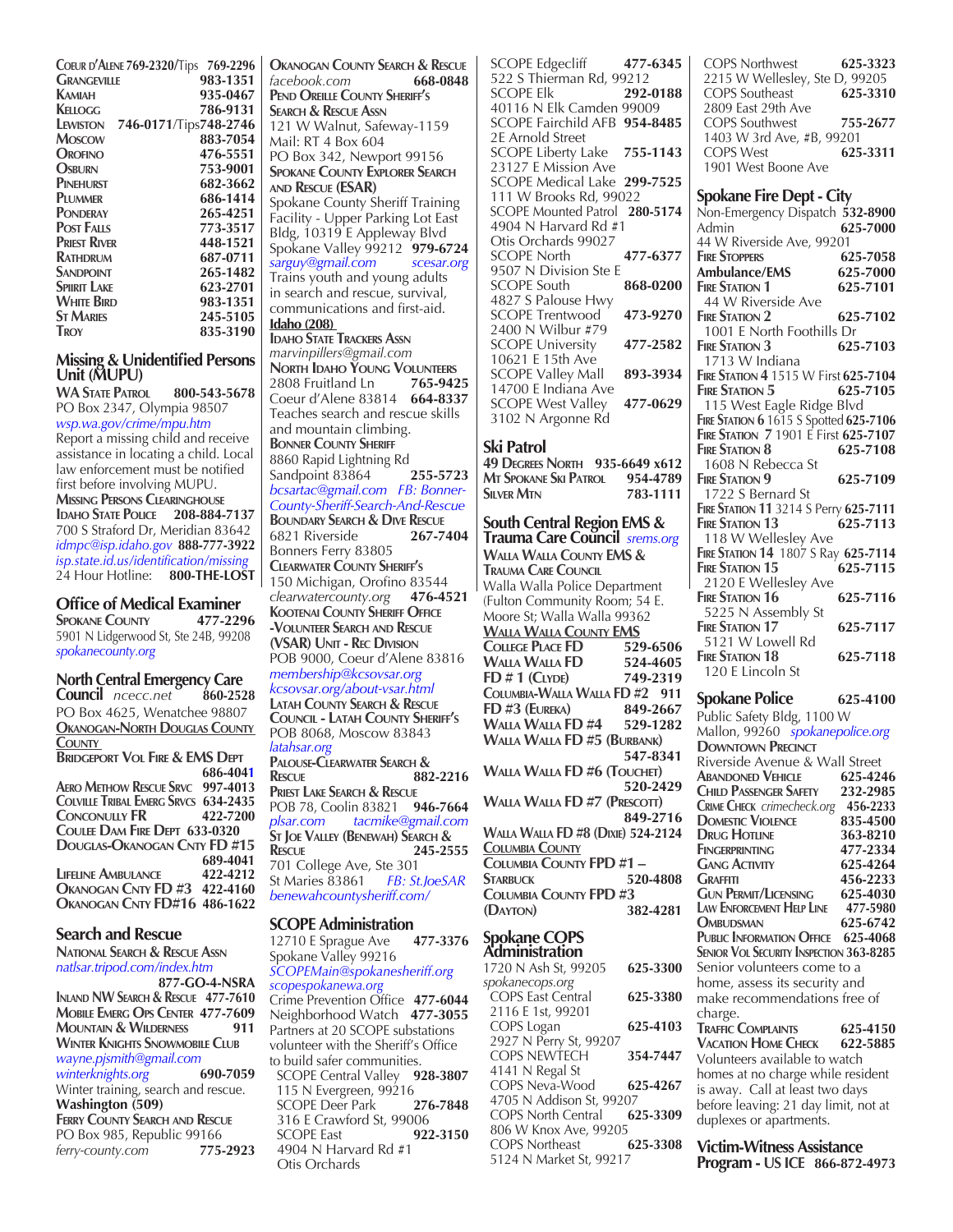500 12 St SW, MS 5101 Washington DC 20536 Offers services to help crime victims with crisis intervention, counseling and emotional support.

**Seattle Field Office 206-835-0650** 12500 Tukwila International Blvd<br>Seattle 98168 AK, WA, O AK, WA, OR

#### **WA Dept of Fish & Wildlife Enforcement 360-902-2936 Live Poaching 911 NON-EMERGENCY Poaching/ Dangerous Wildlife 877-933-9847**  *enforcement-web@dfw.wa.gov*

Respond to public safety issues such as dangerous wildlife encounters, natural disasters including floods, fires and severe storms, and general law enforcement calls for service. Hunter education, aquatic invasive species, search and rescue.<br>HUNTER ED (SPOKANE) 892-1001 **HUNTER ED (SPOKANE)** 

#### **WA State Patrol**

*wsp.wa.gov* **360-596-4000** Always call **911** for emergencies. PO Box 19130, 99129 Drunk Driving, Roadside Assist and Emergencies **911 District 4 Office 227-6566** 6403 W Rowan Rd, 99224 PO Box 19130, 99219<br>CLARKSTON  **Clarkston 659-1210 Colfax 397-3600 Colville 684-7431 Ritzville 659-1210 Walla Walla 527-4413 Wenatchee 682-8090 Missing Children 800-KID-LOST Problem Oriented Public Safety 227-6566** 

**Spokane Port of Entry** RR1 W I-90, Milepost 299<br>Liberty Lake 99019 838-9400 Liberty Lake 99019 **838-9400 VEHICLE INSPECTIONS** 

#### **DISASTER RESPONSE**

*access.wa.gov/topics/emergency/ irs.gov/pub/irs-pdf/p3833.pdf nws.noaa.gov/om inciweb.org mil.wa.gov/emergencymanagement-division, scem.org and alertspokane.org* **Okanogan Highlands Fire Watch** *FB: OHfirewatch*

# **American Red Cross**

**Greater Inland NW 326-3330** 315 W Nora, 99205 *RedCross.org* PO Box 3097, Seattle 98144 *Ryan.Rodin@RedCross.org*  Serves communities in Chelan, Douglas, Grant, Ferry, Lincoln, Okanogan, Pend Oreille, Spokane, Stevens and Whitman counties in Washington; and Kootenai, Bonner, Boundary, Benewah and Shoshone counties in Idaho.<br>Disaster Services 800-RED 800-RED-CROSS Donate TXT REDCROSS to 90999 CPR, 1st Aid Classes **800-RED-CROSS** Provides immediate aid, including food and clothing replacement, and health and mental health support to disaster victims. Chelan, Okanogan, Douglas, Spokane, Grant, Whitman counties: **670-5331**  Yakima, Benton & Franklin counties: **820-4170**

# **Army Corps of Engineers**

**Walla Walla District Public Affairs** 201 N Third, Walla Walla 99362 *cenww-pa@usace.army.mil* **527-7020 Coeur d'Alene 208-433-4474** 1910 Northwest Bvd, Ste 210 Coeur d'Alene 83814 *usace.army.mil*

## **Animal, Disaster/Crises**

**Humane Evacuation Animal Rescue Team (HEART)** *pnw-heart.org* POB 14205, Spokane Valley 99214 *heartofthewest@yahoo.com* **WA State Animal Response Team** *wasart.org* **425-681-5498** Animal in need of emergency help.

### **Animals, Therapy**

**HOPE ANIMAL - Assisted Crisis**<br>**RESPONSE** *pnwrd@hopeaaci* **Response** *pnwrd@hopeaacr.org* 2704 N Colville Rd, 99224<br> **hopeaacr.org** 838-0596 *hopeaacr.org* **Lutheran Church Charities Comfort Dog Prog 866-455-6466**  *LutheranChurchCharities.org*

## **Burn Ban alerts**

*parks.state.wa.us/AlertCenter.aspx ecology.wa.gov/Air-Climate/Airquality/Smoke-fire/Burn-bans*

# **Civil Air Patrol**

**SPOKANE COMPOSITE SQUADRON**<br>Moody Aviation **462-2948 Moody Aviation**  6719 E Rutter Ave, 99212 PO Box 11371 99211  *janeen.graham@wawg.cap.gov* Janeen Graham *spokanecap.org*  **NORTHERN DESERT COMPOSITE SQUADRON**<br>
Omak HS Library **462-2948 Omak HS Library**  20 S Cedar Mail: PO Box 1970, Omak 98841  *northerdesert@wawg.cap.gov northerdesert.cap.gov* **INTERSTATE AVIATION INC**  Pullman-Moscow**800-653-8420** Airport, 4800 Airport Complex N PO Box 126, Pullman 99163  *inter-stateaviation.com* **332-6596 Twin W Composite Squadron 2** Walla Walla Regional Airport 255 A St, 99362 **703-728-4954**  *twinw@wawg.cap.gov twinw.wawg.cap.gov*

**Coeur d'Alene Composite Squadron** 2410 W Miles Ave **208-640-9130** POB 880, Hayden 83835 *cdacap.us*

#### **COAD - (Community Organizations Active in Disasters)**

**Spokane Cnty Emergency Management** 1121 W Gardner, 99201 *spokanecounty.org/1903/COAD-*

#### *Community-Organizations-Active-in-D*

Organizations throughout Spokane who are actively engaged in supporting the community during major emergencies or disasters.

# **Faith-based disaster Relief, Regional**

**Connecting Neighbors, United Methodist Committee on Relief (UMCOR)**

Equips congregations with the tools and information needed to guide the development of their disaster response ministries.

**OR-ID Conference 717-576-8660** Interim Disaster Preparedness and Response Coord: Dan Moseler Connecting Neighbors coord:<br>
Sally Blanchard
503-802-9206 **Sally Blanchard PNW Conference** Disaster Response Coord: Dana &<br>Kathy Bryson 539-2978 Kathy Bryson Connecting Neighbors Coord: Terry Reddick **Presbyterian Disaster Assistance** *https://pda.pcusa.org* **Volunteer Organizations Active in Disaster (VOAD)**  *wavoad.org FB: WAVOAD* **Inland NW** *mabullard@gmail.com inwcoad.blogspot.com*

Mike Bullard **208-659- 2491**  Brings together services for people affected by disasters through cooperation, coordination, communication and collaboration.

# **Dogs, Search and Rescue**<br>info@spokanesar.net spokane-

 $info@spokanesar.net$ *county.org/1757/Search-Rescue* **INTERMOUNTAIN SEARCH DOGS** *intermountainsearchdogs.org*

### **Disaster Assistance**

**Food and Nutrition Office, West REGIONAL OFFICE** 90 Seventh St, Ste 10-100 San Francisco CA 94103

# **Disaster Distress Hotlines**<br>TXT TalkWithUs 66746

**TXT TalkWithUs** For counselors trained in disaster<br>trauma. 985-590 trauma. **985-5900** Spanish **800-985-5990 x2** TXT Hablanos **to 66746**  Provides immediate crisis counseling and support to people experiencing emotional distress related to natural or humancaused disasters disaster, including infectious disease outbreaks.

#### **SAMHSA's 24/7 365-Day-A-Year Disaster Distress Helpline 800-985-5990TTY 800-846-8517 Washington Listens 833-681-0211** *walistens.org*

Support anyone in Washington experiencing stress due to the pandemic/endemic, to help people deal with this uncertain and difficult time. Interpreter services available.

## **Disaster Relief Services**

**Aeneas Valley Community Assoc**  $Facebook.com$ 89 Aspen Wy, Tonasket 98855 Promotes relief to those in need, and supports local fire district. **Central Washington Fire Recovery** *centralwashingtonfirerecovery.info* **Chelan-Douglas Community ACTION COUNCIL** Alan WalkerChelan, Douglas and Okanogan counties: **COMMUNITY ACTION PARTNERSHIP**<br>Lisa Stoddard **208-746-3** Lisa Stoddard **208-746-3351** Asotin County **Confederated Tribes of the Colville Reservation 634-2857** *billy.nicholson.act@colvilletribes.com*  CFO: William Nicholson II **Ladybugs of Conconully 826-4308** fundraises for Conconully Fire Dept, aids those affected by fires. **League of United Latin American CITIZENS** has a wildfire relief fund **Mallott Improvement Club** 123 School St, Mallott 98840 *FB: MallottImprovementClub* Community Social, support Group **Mana Wildfire Logistics LLC** *FB: manawildfire* **206-930-1640** *manawildfire.com* Offers a Mobile Response Units and supplies on the ground for families in need. **NCW Fire Relief Fund Community Foundation of North Central Washington** 89 Aspen Wy, Tonasket 98855 *Facebook.com* **486-1229 Beth Stipe** *cfncw.org/firerelieffund*  Chelan, Douglas and Okanogan counties **OIC of Washington 248-6751** Steve Mitchell Adams, Grant and north Yakima counties. **Okanogan County Community ACTION COUNCIL** Lael Duncan Okanogan County **Okanogan Volunteer Fire Dept LADIES' AUXILIARY Rural Resources Community Action Donna Moulton** Ferry, Lincoln, Pend Oreille and Stevens counties **SALVATION ARMY WALLA WALLA**<br>827 W Alder St **529-9470** 827 W Alder St *wallawalla.salvationarmy.org* **Salvation Army Lewiston** 1220 21st, 83501 **208-746-9653** *lewiston.salvationarmy.org* **Spokane Neighborhood Action Partners** Julie Honekamp **456-7111** Spokane County **Tonasket Oroville Disaster Relief Team** *FB: todrt2020* Offers a Mobvile Response Unit **WASHINGTON-GORGE ACTION PARTNERS**<br>Leslie Naramore **493-2662** Leslie Naramore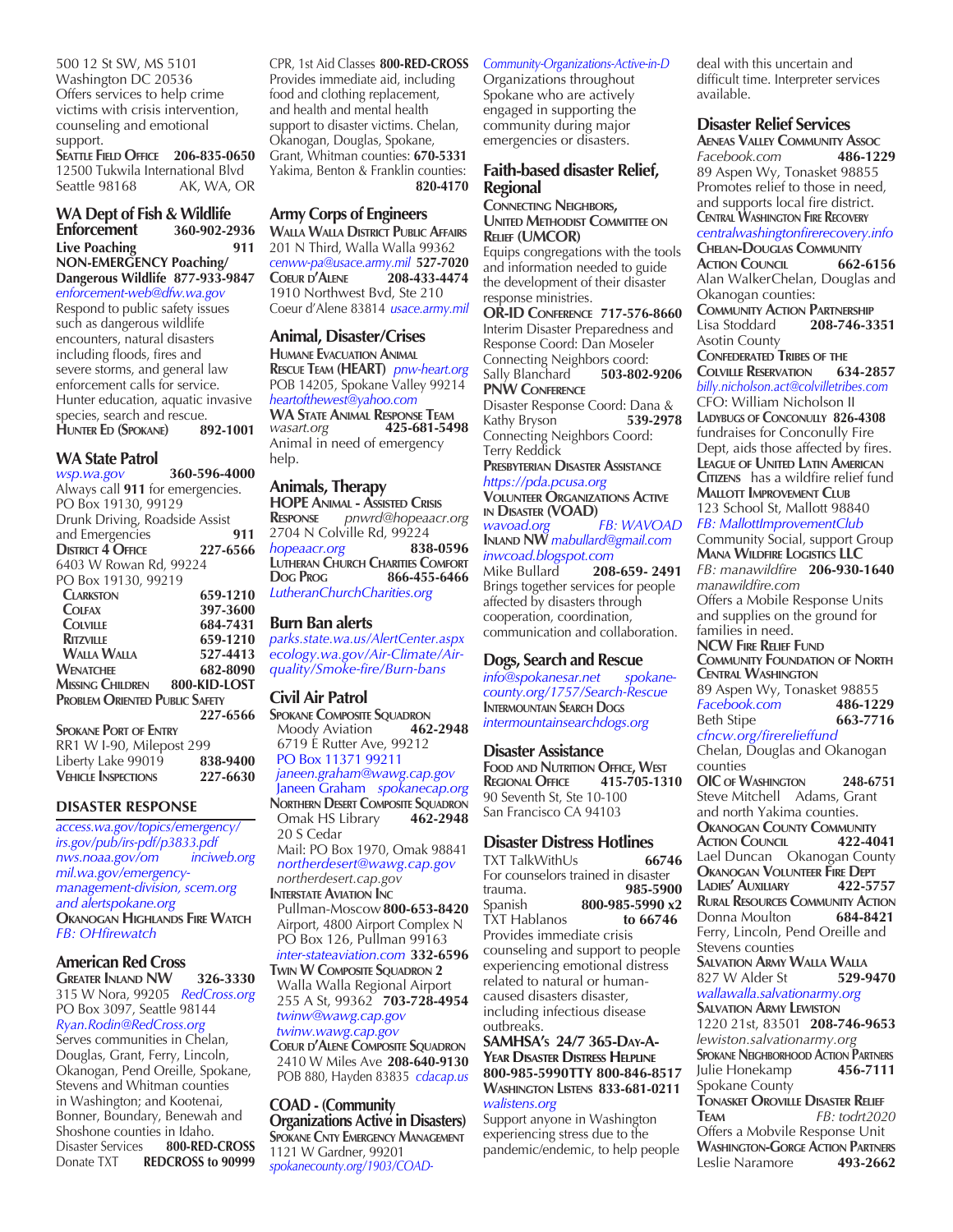#### Klickitat and Skamania counties **Whitman County Fire Community Relief Fund - United Way of Whitman County**

254 E Main St, Ste 225 **332-3691** PO Box 426, Pullman 99163 *PullmanUnitedWay@pullman.com uwaypullman.org* 

**Wildfire Emergency Response Fund – Eastern WA - Innovia 624-2606** 421 W Riverside, #606, 99201 *innovia.org*

#### **Emergency Preparedness**

See also Spokane County Emergency Management **Spokane Regional Health District** 1101 W College, 99201 **324-1673** Works with other public health staff, healthcare providers and community agencies to respond effectively to public health emergencies in and around Spokane County. *srhd.org*

**Covid 19 Info** *covid.srhd.org* **800-525-0127**  TXT: Coronavirus **211-211 REDi Healthcare Coalition 324-1688** Prepares for, responds to and recovers from crisis using all available resources to provide patient care at appropriate level and in most efficient manner.

**Emergency Management by**<br>**County** Local support for Local support for major emergencies and disasters. **Spokane County Emergency Mangement 477-3046** 1121 W Gardner, 99201 *cefox@spokanecounty.org alertspokane.org*  Deputy Dir: Chandra Fox **Adams County 488-3704** 2069 W Hwy 26, Othello 99344 **Asotin 243-2088** 95 2nd St, Asotin, 99402 **Columbia 382-2518**  *ashley\_strickland@co.columbia.wa.us* **Ferry Cnty** *emdirector@co.ferry.wa.us* 175 N Jefferson **800-342-4344** Republic 99166 **775-3132 Garfield County 843-3494 789 W Main St./PO Box 338**<br>**INCOLN COUNTY 725-3501 Lincoln County 725-3501** 450 Logan, Davenport 99122 **Okanogan County 422-7206**  123 5th Ave N - Rm 106 **422-7119** Okanogan 98840 **422-6968**  *okanogandem.org* **422-6967 Text OKCOUNTY 888777** Receive non-emergency notices **Okanogan Citizen Alert System.** *https://member.everbridge.net/ index/453003085612200#/ signup* **Pend Oreille 447-3731** 231 S Garden, Newport 99156 **Stevens County 684-7543** 215 S Oak, Rm 213, Colville 99114 **Walla Walla 524-2900** 27 N 2nd Ave, 99362

 *emd@co.walla-walla.wa.us*

**Whitman County 397-5606** 310 N Main St, Colfax 99111 **Idaho (208)** 

**Northern Area** *jbaker@imd.idaho.gov* Field Off: Jay Baker  **BENEWAH COUNTY** 245-4122<br>**BONNER COUNTY 265-8867 Bonner County 265-8867 BOUNDARY COUNTY Kootenai County 446-1775 Shoshone County 512-4555 North Central Area** *rbender@imd.* Field Off: Ryan Bender *idaho.gov* **CLEARWATER COUNTY** 476-4064<br>**IDAHO COUNTY** 983-3074  **IDAHO COUNTY** 983-3074<br> **KOOTENAL COUNTY** 446-1775  **Kootenai County 446-1775 LATAH COUNTY** 883-2265<br> **LEWIS COUNTY** 937-2380 **LEWIS COUNTY** 937-2380<br> **NEZ PERCE COUNTY** 799-3084

# **Farm Service Agency 323-3000**

**NEZ PERCE COUNTY** 

**WA State** *disaster.fsa.usda.gov* 1707 E Sprague, 99206 *disaster.fsa.usda.gov* Offers programs for farmers related to: conservation, disaster assistance, price support, farm loans, energy programs. **Adams County 659-1761** 506 Weber Ave, Ritzville 99169 **ASOTIN** COUNTY 720 6th St, Ste B, Clarkston 99403 **Columbia County 382-2421** 531 Cameron St, Dayton 99328 **Ferry County 775-3390** 84 Delaware Ave PO Box 323, Colville 99114 **GARFIELD COUNTY**  804 W Main St PO Box 18, Pomeroy 99347 **Lincoln County** 1310 Morgan **725-4501** PO Box 99122, Davenport 99122 **Okoanogan County** 1251 2nd Ave S **422-2750 x2** Okanogan WA 98840 **Stevens County 685-0858** 765 S Main St, Colville 99114 **Walla Walla County 522-6347** 325 N 13th, Walla Walla 99362 **Whitman County 397-4301** 805 S Vista Point Dr, Colfax 99111 **Idaho (208)** 9173 W Barnes, Ste B<br>Boise 83709 **378-5650 Boise 83709 378-5650**<br>**BONNERS FERRY 267-2707 x2 BONNERS FERRY**  6813 El Paso PO Box 98, Bonners Ferry 83805 Bonner Ferry/Boundary counties **Moscow Office 882-4960 x2** 1848 S Mountain View Rd, 83843<br>**NEZPERCE OFFICE** 937-2291 x2 **NEZPERCE OFFICE**  521 Oak St, Rm 9, 83543 Lewis & Clearwater County **Plummer Office 686-1260 x2** 900 E S t/ PO Box 263, 83851 Benewah, Shoshone & Kootenai. **Lewiston Office 746-9621 x2** 1630 23rd Ave, Ste 1201 Lewiston 83501 Nez Perce County **FEMA - Federal Emergency Management Agency**

*fema.gov* **425-487-4600 Gas Leaks Avista 800-227-9187**

**Health insurance** Apple Health (Medicaid) clients affected by wildfires who have questions or problems can call regional enrollment specialists for help: **East Wenatchee 860-5590/886-6419** Chelan-Douglas Health Dept **Omak:** Mid-Valley Hospital **826-8186 Republic:** Medical Clinic **775-3153x497 Wenatchee: 661-3651** Columbia Valley Community Health

# **Idaho Emergency Management Services EMS**

**Idaho Dept of Health & Welfare** 4040 Guard St, Bldg 600 **208-334-4000** Boise 83706 **877-554-3367** *ioemoidaho.gov*

## **Long-Term Recovery Organization Room One 997-2050**

*roomone.org/fire-recovery* Develops county-wide network for needs, resources and desired outcomes for individual recovery, future fire mitigation, infrastructure development and economic resilience. Helps with allocation and distribution of funds to organizations and individuals.

**Methow Ready- Methow Valley LTRO** *MethowReady@gmail.com methowready.org* **449-0069 Okanogan County Long-Term Recovery Group 997-2050** *okanogancountyrecovery.com*

 *OOTLRO-Cold Springs Fire Relief* Kory Heindselman **429-2403 Pateros-Brewster LTRO 449-3235 Pine Creek Community Restoration** 214 W Moreland, Malden 99149 PO Box 47, Rosalia 99170<br>9 a.m-5 p.m, M-F 508-9806 9 a.m-5 p.m, M-F *babbroadfirerecovery@gmail.com pinecreekcommunityrestoration.org*

### **Medical Reserve Corps**

*mrc.hhs.gov/HomePage* **206-615-2025** Region X Coord: Moji Obiako **WA State Dept of Health Office of Emergency Preparedness and Response PO Box 47960**  Olympia 98504 *doh.wa.gov kim.butowicz@ doh.wa.gov* **Medical Reserve Corps of Eastern WA**  1101 W College, 99201 **324-1451** Local health professionals and volunteers assist in local medical emergencies. **Medical Reserve Corps of North ID** 8500 N Atlas Rd **208-415-5180** Hayden 83835 **North Central Idaho Medical Reserve Corps 208-799-0393** 215 10th St, Lewiston 83501  *idahopublichealth.com/82-emergency*

### **Natural Resources Police**

**WA State Dept of Natural Resources** *dnr.wa.gov* **360-902-1625/ 902-1698** MS 47014, Olympia 98504

**National Weather Service - NWS Spokane - US Dept of Commerce - Nat'l Oceanic & Atmospheric Admin***wrh.noaa.gov/otx/*  2601 N Rambo Rd, 99224 **244-0110** Offers weather disaster and

emergency warnings for significant weather-related events.

# **NRCS - National Conservation Resource**

**Services 422-2750** Helps those with boundary fencing lines shared with state lands, contact this agency regarding information.

#### **Power Outage/Downed Lines**

| Avista               | 800-227-9187 |
|----------------------|--------------|
| Clearwater Power Co  | 208-743-1501 |
| Inland Power & Light | 877-668-8243 |
| Kootenai Electric    | 877-744-1055 |
| Modern Electric      | 926-9800     |
| Vera Power           | 924-3800     |

#### **SBA Office of Disaster Assistance (ODA),**

*sba.gov/about-sba/sba-locations/ headquarters-offices/officedisaster-assistance*

## **Spokane County EMS &**

**Trauma Council** *emsoffice.com* 1618 N Rebecca, 99217 **625-7122** *ems@spokanecounty.org* 

**USDA Livestock Indemnity Prog.** *https://www.fsa.usda.gov/*

### **Washington Dept of Ecology**

4601 N Monroe, 99205 **329-3400** *ecy.wa.gov* **800-833-6388**  Protects, preserves and enhances the environment. Urges wise management of air, land and water in WA. Cleans up pollution and supports sustainable communities and natural resources. Hearing loss, call **711** or Speech disability, call **877-833-6341 Central Washington 575-2490** 1250 W Alder, Union Gap 98903

#### **WA Insurance Commissioner's Office 800-562-6900**

For advocacy with your insurer/ agent/adjustor

#### **Wild Fire Reports & Info**

*nwfires.com gacc.nifc.gov/nwcc/ information/fire\_info.aspx fs.fed.us/r6/fire/pnwcg/ blm.gov/or/resources/fire/ wildcad.net/WCWA-NEC.htm* **Volunteer, Local Fire Dept (WA)** Call local fire dept or

**800-FIRELINE**

**WA Dept of Natural Resources WILDFIRE DIVISION** MS 47037, Olympia 98504 *rpd@dnr.wa.gov*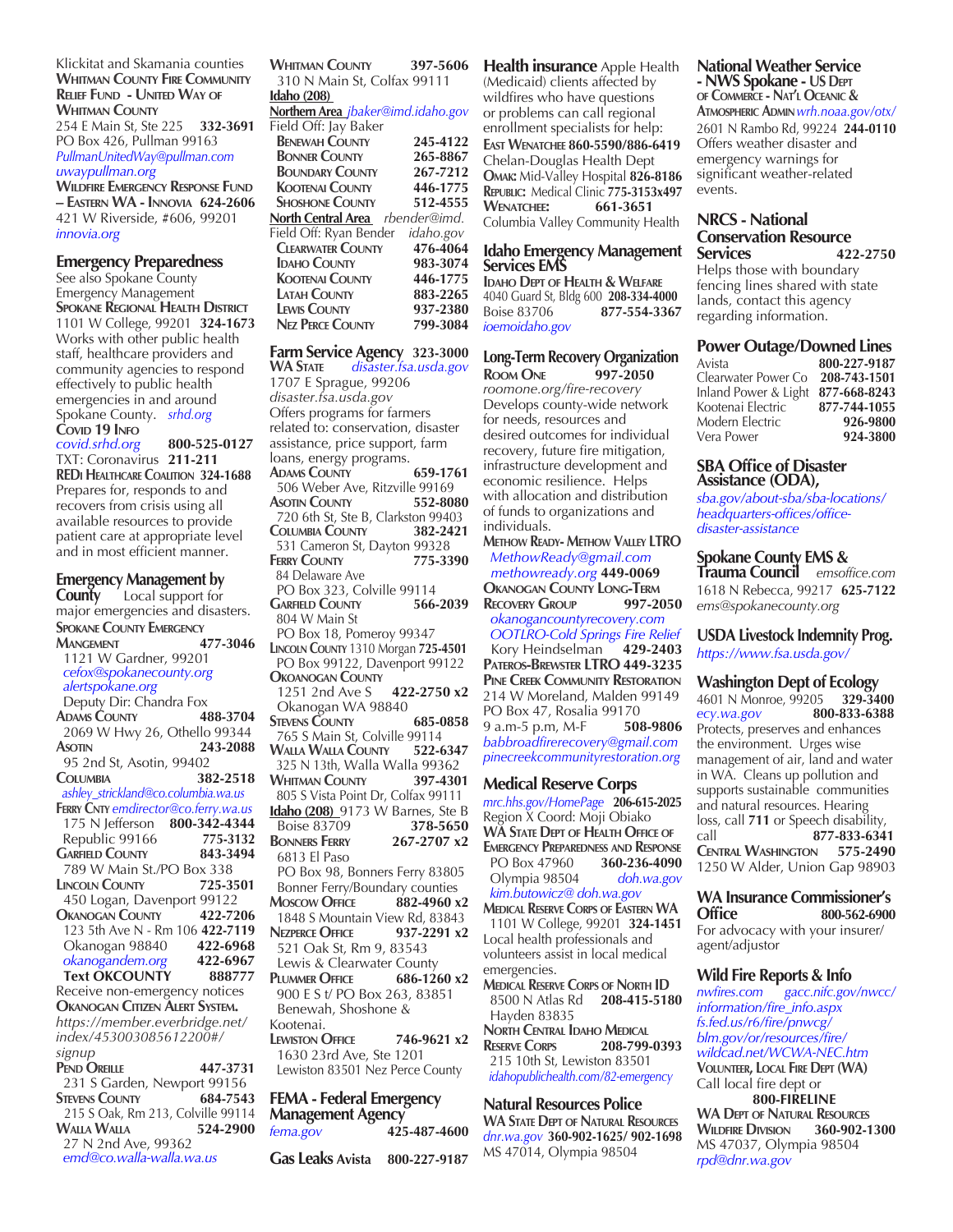**Forest Fire 911/800-562-6010 NE Washington Interagency Communications Center 685-6900** *newiccinfo@gmail.com FB: NEWICC.InfoPage* **CENTRAL WA INTERAGENCY DISPATCH**<br>CENTER 884-344 **Center 884-3443** *gacc.nifc.gov/nwcc/districts/CWICC/* **ID Coeur d'Alene Interagency Dispatch Center 208-772-3283** *gacc.nifc.gov/nrcc/dc/idcdc* Winchester **208-924-5358** Worley **208-686-1258 Tribal Wildfire Management BIA Fire Mngt - Spokane Tribe** 6290 Ford-Wellpinit Rd **258-4566** POB 389, Wellpinit 99040 **Fire Management - Coeur d'Alene** PO Box 408, Plummer 83851  *colvilletribe.com* **208-686-0495** 24hr line: **208-772-3238 FIRE MNGT - KALISPEL**  3292 N LeClerc, Cusick 99119 **Fire Mngt-Nez Perce 208-843-2827** 202 Phinney Ave, Lapwai 83540  *nezperceforestryandfire.com* **Mt Tolman Fire Control-Colville** PO Box 188, Keller 99140  *colvilletribe.com* **634-7687**

#### **FELONY & RE-ENTRY**

# **Airway Heights Corrections**

11919 W Sprague Ave **244-6700** POB 1899, Airway Heights 99001

#### **Community Courts**

Also look for listings in Alcohol and Drug Recovery, Mental Health, Homelessness, Veterans Services. **Ferry County District Court** 301 E Clay #201, Chewelah 99109 *joneal@stevenscounty.wa.gov*  Coord: Julie O'Neal **775-3341** Offers Adult Drug Court. **Okanogan District Court** Okanogan DUI Court c/o OBHC 1007 Koala Dr, Omak 98841 *swilson@okbhc.org* **26-8460** Coord: Steve Wilson Offers DUI court **Okanogan Superior Court** *kshrable@co.okanogan.wa.us* Coord: Krisana Shrable **422-7261** Adult Felony Drug Court, & Family Dependency Treatment **Court Okanogan County Adult Felony Drug Court** POB 112, Okanogan 98840 **Okanogan Family Dependency Treatment Court** POB 432, Okanogan 98840 **SPOKANE DISTRICT COURT** 1100 W Main, 99260 *spokanecounty.org* Offers Intensive Supervision

Therapeutic DUI Court, Mental Health Therapeutic Court (MHTC), a partnership between Spokane County District Court & Spokane Municipal Mental Health Court, and Veteran's Enhanced Treatment Court. **INTENSIVE SUPERVISION THERAPEUTIC DUI Court 477-2613/2920**  *skoutecky@spokanecounty.org*  Coord: Shannon Koutecky **Mental Health Therapeutic Court** Broadway Center Bldg**477-2230** 721 N Jefferson, 2nd Flr, 99210 PO Box 2352, 99210 **477-6355**   *llanham@spokanecounty.org* 

# Coord: Lindsay Lanham **Veteran's Enhanced Treatment**

**Court 477-2617 Spokane Municipal Community Court 625-4140** 1100 W Mallon Ave, 99260 *shackenberg@spokanecity.org*   $my.spokanecity.org$ Coord: Seth Hackenberg Offers DUI Court, Veterans Court **Spokane County Superior Court** 1116 W Broadway, 99260 Offers Felony Mental Health Court, Behavioral Health Adult Felony Therapeutic Drug Court **Behavioral Health Adult Felony Therapeutic Drug Court**  *llanham@spokanecounty.org* 

 Lindsay Lanham **477-6355** Veterans Treatment Court **Felony Mental Health Court** Coord: Sandra Altshuler **477-6355**  *saltshuler@spokanecounty.org*  **Stevens County District Court** 215 S Oak St Rm 213 Colville 99114 **684-7586** Coord: Nick Wolfe **563-4046** *nwolfe@stevenscountywa.gov*  Stevens County Veterans Court **Walla Walla County Superior Court 524-2828**  455 W Rose, Walla Walla 99362 *jgwinn@co.walla-walla.wa.us* Coord: Jeff Gwinn Offers Walla Walla County Adult Recovery Court, Walla Walla County Juvenile Therapeutic Court, Walla Walla County Family Treatment Court **Whitman County Superior Court** POB 679, Colfax 99111 **397-6244** *gingerd@co.whitman.wa.us*  Coord: Ginger Devorak Drug Treatment Court

#### **Correctional Educational Progs**

**Community Colleges of Spokane** *catalog.spokane.edu/* **244-6897** *AdultEducation.aspx*

Provide educational services for the Washington State Department of Corrections. Classes are offered at Airway Heights

#### **Freedom Project 206-325-5678**

*FreedomProjectVolunteers@gmail.com freedomprojectseattle.org*  Offers Nonviolent Communication (NVC) programs at Airway Heights Corrections Center.

# **Geiger Correctional Center**

3507 S Spotted, 99204 **477-3259** Mail: 1100 W Mallon, 99260

#### **Kairos Outside of Eastern WA**

PO Box 1787, Richland 99352 *kjnowlin@yahoo.com* **208-816-9565** *kairosofwashington.org/where-wevisit/kairos-outside-of-easternwashington* Bobbie van der Weer A free weekend for women who have been impacted by a loved one's incarceration. With music, food, sharing and pampering.

#### **Housing, Affordable**

**Pioneer Human Svcs** *housing@p-h-s.com pioneerhumanservices.org* **Pathway House 456-0481** The Carlyle, 206 S Post St, 99201 Affordable multi-family housing complex in historic building. Studio and single-room occupancy apartments with onsite permanent supportive housing services. Promotes recovery and provides lowbarrier housing for individuals with criminal histories. **The Carlyle 624-1999** 206 S Post St, 99201 Affordable multi-family housing, with studio and one-bedroom apartments, Offers on site permanent supportive housing services. Promotes recovery and low-barrier housing program for individuals with criminal histories.

#### **I Did the Time** *ididthetime@gmail.com*

Dir: Kurtis Robinson *FB: Ididthetime* Grassroots effort to amend WA State freedom from discrimination laws to protect individuals with arrest and conviction records.

### **Pioneer Human Services**

**Pioneer Counseling-Emerson Clinic** 910 W Boone, Ste 201, 99201 *pioneerhumanservices.org* **325-7232** Provides intensive outpatient substance use disorder treatment and mental health services to people in pre-conviction county Therapeutic Drug Court program for those eligible Medicaid and meet CJTA criteria.

**Spokane Residential Reentry Center** Serves males and females in the custody of the Federal Bureau of Prisons, or under supervision of the U.S. Probation or the Pretrial Services. Residents must be fully employed or enrolled in education program, participate in recovery/counseling, complete in-house work details and meet screening requirements for placement. Two locations: 925 W Broadway, 99201<br>(male only) 622-5600

(male only)

#### 3614 E Ferry Ave, 99202 **535-3572**

#### **Probation**

**Asotin County District Court** 132 2nd St **552-0149** PO Box 381, Asotin 99402 **Lincoln County 725-9202 PEND OREILLE COUNTY DISTRICT**<br>COURT 800-446-**Cole 300-446-3889**<br>2 447-3889 **229 S Garden Ave**  POB 5030, Newport 99156 **Spokane County Cheney Probation Srvcs 498-9260** 611 2nd St, Cheney 99004  **City of Spokane Probation Dept** 1100 W Mallon, 99260 **622-5800 SPOKANE DIST COURT ProbationDept**  1100 W Mallon, 99260 **477-3857 STEVENS COUNTY**  215 S Oak, Rm 213, Colville 99114 **Walla Walla County 524-2760** 317 W Rose, Walla Walla 99362 **Whitman County 397-6265** 404 N Main St PO Box 230, Colfax 99111 **Idaho (208) BONNER COUNTY ADULT** 263-1602<br>**BOUNDARY COUNTY** 267-7983 **BOUNDARY** COUNTY **Kootenai County-Adult Misdemeanor Probation 446-1885**

**Nez Perce Adult 799-3176 Revive Center for Returning Citizens** *FB: RC4RCSpokane info@rc4rc.org rc4rc.org***413-2950**

Felons help felons to return home and build prosperous, positive lives.

**Spokane City-County Jail** 1100 W Mallon, 99260 **477-2278** *spokanesheriff.org* **COUNTY JAILS, OTHER<br>BONNER COUNTY 208-263-8417 BONNER COUNTY Boundary County 208-267-3151 x29**

# **Spokane Community Partners**

**in Transitions Services** *cpts.info* 3102 W Whistalks Wy, 99224 *jbpace@doc1.wa.gov* Promotes successful transition of adults into community after incarceration.

#### **Spokane Region Law & Justice Council** *spokanecounty.org*

1101 W College, 99201**477-5773** Regional Law & Justice Admin: Maggie Yates *FB: Spokane-County-Law-Justice-Department* Assist: Karen Westberg **477-2102**

Works to create and sustain costeffective, racially equitable regional criminal justice system that builds healthy community by fostering best outcomes by reducing recidivism and increasing system collaboration.

#### **The Way to Justice**

845 S Sherman, 99202 **822-7514** POB 7503, 99207 *thewaytojustice.com* Community law firm led and created by women of color.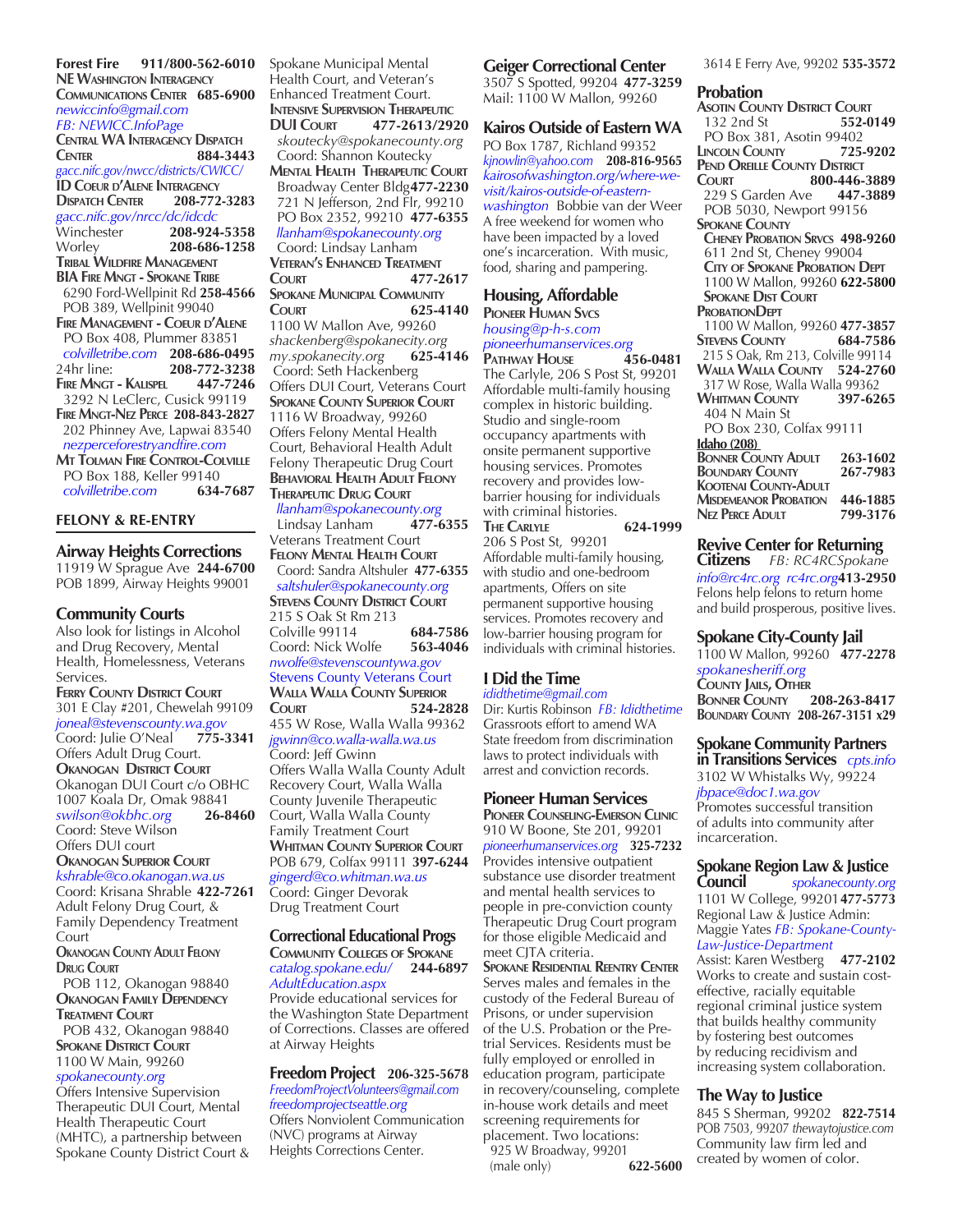Offers direct representation, policy reform, impact litigation and advocacy work. Addresses barriers of individuals who have been negatively impacted by the justice system. Driver's relicensing, and post-conviction relief.

#### **LEGAL RESOURCES & COURTS**

**24-7 Notary Services 979-0945** *reliablekate@gmail.com 24-7notaryspokane.com* **WA Law Help** *washingtonlawhelp.org*

#### **American Civil Liberties Union**

**Washington 206-624-2184** 901 Fifth Ave, Ste 630 Seattle 98164 *aclu-wa.org* **Idaho 208-344-9750** PO Box 1897, Boise 83701 *admin@acluidaho.org acluidaho.org*

#### **Attorney General of Washington 456-3123**

1116 W Riverside, 99201 *atg.wa.gov* **800-551-4636** ConsumerLine **800-692-5082** Pre-recorded information for rights of tenants and landlords. Helps with consumer problems and business complaints. Legal representatives for state agencies. Brings lawsuits on behalf of citizens of Washington on unfair or deceptive business practices.

#### **Bonner County Justice Services** 4002 Samuelson Rd

Sandpoint 83864 **208-263-1602** *bonnercounty.us/justice-services/* Seeks to protect community from delinquency and crimes. Impose accountability for offenses and equip offenders with competencies to live productively and responsibly in the Adult Misdemeanor Probation Dept. Supervised Community Service and The Plant House are for adults and juveniles on supervised probation.

# **Catholic Charities Immigration**

**on Clinic GU S**chool of LAW<br>
ballard@gonzaga.edu 313-3752 *ballard@gonzaga.edu* **313-3752**  Megan Ballard *gonzaga.edu* Facilitates efforts to increase accessto immigration legal services for communities in need. Students study historical and legal facets of U.S. immigration, attend immigration court, conduct workshops and directly assist immigrants to help them navigatethe legal process they face.

# **Children's Waiting Room**

**CHILDREN'S HOME SOCIETY**<br>Broadway Center Bldg 477-6815 Broadway Center Bldg **477-6815** 721 N Jefferson, 99260 *childrenshomesociety.org* Provides staffed child-care area

for parents conducting business in the courthouse. Children must be older than one. First come first served drop-in.

# **Columbia Basin Dispute Resolution Center**

821 E Sharon, Moses Lake 98837 *cbdrc1@gmail.com cbdrc.org* Adams, Grant, Lincoln Counties.

#### **DC Cronin, The Law Office of** 724 N Monroe St, 99201

*dccronin.com* **328-5600** Practices administrative law, appeals, complex family law, criminal defense, mediation and alternative dispute, spousal and child support, parenting plans and relocations.

# **Dispute Resolution Center of**

**Tri-Cities 783-3325** 5219 W Clearwater, Ste 11<br>Kennewick 99336 drctc.org Kennewick 99336 *drctc@drctc.org director@drctc.org*  Asotin, Columbia, Garfield, Walla Walla counties.

### **District Courts**

**Adams County** *co.adams.wa.us* Othello **488-3935** 425 E Main, Ste 400, 99344<br>Ritzville 659 Ritzville **659-1002** 210 W Broadway Ave, 99169<br>**ASOTIN COUNTY 243-2027 ASOTIN** COUNTY 135 2nd/POB 429, Asotin 99402  *co.asotin.wa.us* **Columbia County 382-4812** 341 E Main St, Ste 4, Dayton 99328 *columbiaco.com* **Ferry County 775-5225 x2504** 350 E Delaware Ave #6 Republic 99166 *ferry-county.com* **Garfield County 843-1002** 789 W Main St *co.garfield.wa.us* PO Box 817, Pomeroy 99347<br>
INCOLN COUNTY 725-2281 **LINCOLN COUNTY**<br>406 Sinclair 406 Sinclair *co.lincoln.wa.us* PO Box 329, Davenport 99122<br>DKANOGAN COUNTY 422-7170 **OKANOGAN COUNTY**  149 3rd S #306, Okanogan 98840  *okanogancounty.org/DC/* **Pend Oreille County 447-5724** 229 S Garden *pendoreilleco.org* PO Box 5030, Newport 99156 **Spokane County 477-4770** Public Safety Bldg, 1100 W Mallon 99260 *spokanecounty.org* **Stevens County 684-5249** 215 S Oak St, Colville 99114  *co.stevens.wa.us* **Walla Walla County 524-2760** 317 W Rose, Walla Walla 99362  *co.walla-walla.wa.us* **Whitman County 397-6260** PO Box 230, 99111  *whitmancounty.org* Colfax: N 404 Main Pullman **332-2065 Idaho (208)**

#### **FIRST JUDICIAL DISTRICT**<br>PO Box 9000 Civil 446-1160 CdA 83816 Criminal **446-1170**

*co.kootenai.id.us/* Records **446-1180** *departments/districtcourt/*

**BONNER COUNTY COURTHOUSE**<br>215 S First Ave **265-1446** 215 S First Ave Sandpoint 83864 **265-1445 SHOSHONE COUNTY COURTHOUSE**<br> **PO Box 527 752-1266 PO Box 527**  Wallace 83873 **753-3581 SECOND JUDICIAL DISTRICT 799-3050** PO Box 896, Lewiston 83501 *sjdc.isc.idaho.gov*

**CLEARWATER COUNTY COURTHOUSE**<br>150 Michigan Ave **476-5615** 150 Michigan Ave<br>**PO Box 586** Co Court **476-5596**  Orofino 83544  **Latah County Courthouse882-8580** 5th & VanBuren Court **883-2255** PO Box 8068, Moscow 83843  **Lewis County Courthouse** 510 Oak, Room 1 **937-2661** Nezperce 83543 Court **937-2251 Idaho County Courthouse** 320 W Main St **983-2751** Grangeville 83530  **Nez Perce County Court799-3020** 1230 Main St Court **799-3040** PO Box 896, Lewiston 83501

# **Fulcrum Institute Dispute Resolution Clinic 838-2799**

211 W Augusta, 99205 *fulcrumdispute.com*

Offers mediation in workplace reconciliation, parenting plans, divorce and property distribution, agricultural, landlord/tenant, special education and foreclosure. Dates and times on website. Spokane, Columbia, Garfield, Pend Oreille, Stevens and Whitman counties.

## **Idaho Legal Aid Services**

1447 S Tyrell Ln **208-336-8980** Boise 83706 *idaholegalaid.org* Provides legal representation and community education to lowincome Idaho residents. **Coeur d'Alene office 208-746-7541** 610 W Hubbard, Ste 219, 83814 **Lewiston** 83501 **208-746-3541** 2230 3rd Ave N, 83501

#### **Idaho Volunteer Lawyers Program 800-221-3295**  525 W Jefferson **208-334-4500**

POB 895, Boise 83701 *isb.idaho.gov* Provides low-income individuals access to legal services. Cases involving domestic violence or child endangerment have priority for referral to volunteer attorneys.

## **Law Library**

\*see address under District Court **Spokane County** 1116 W Broadway, 2nd Flr, 99260 *CLUCAS@spokanecounty.org spokanecounty.org* **477-3680** Emphasizes laws/practice materials of WA State; computer research, inter-library loan and reference. No legal advice. 8:30-5, M-F **Adams County 659-3271** PO Box 126, Ritzville 99169 **Asotin County\* 243-2065** POB 159, Asotin 99402<br>COLUMBIA COUNTY\* 382-4321 **Columbia County\* 382-4321 Ferry County 775-5206** POB 633, Republic 99166 **Garfield County 843-3731** PO Box 915, Pomeroy 99347 **Gonzaga Univ Chastek Law Library** 721 N Cincinnati **313-5792** PO Box 3528, 99220 **313-3758**  *gonzaga.edu*  **Lincoln County 725-3081** POB 396, Davenport 99122 **Okanogan County \* 422-7130 Pend Oreille County 447-2435**  POB 5020, Newport 99156 **Stevens County \* 684-7520** In Court Annex

**Walla Walla County\* 524-2796 Whitman County 397-6244** N 404 Main, Colfax 99111

## **Legal Link 208-664-3095 x2313**

St Vincent de Paul, HELP Center 201 E Harrison, CdA 83814 Informs lower-income people on resources available to assist with legal issues. Services 1-3 p.m., TTh.

### **Municipal Courts**

**Spokane** *spokanemunicipalcourt.org*  1100 W Mallon, 99260**625-4400** *mcadmin@spokanecity.org*

| 244-2773 |
|----------|
| 498-9231 |
| 488-3935 |
| 659-1002 |
|          |

# **Neutral Ground DRC 730-1317**

1200 SE 12th, Ste 6, College Place 99324 *info@neutralgrounddrc.org neutralgrounddrc.org*

# **Northwest Justice Project**

1702 W Broadway, 99201 **324-9128** *nwjustice.org* **888-201-1019** CLEAR Client Intake **888-201-1014** Provides civil legal services to low